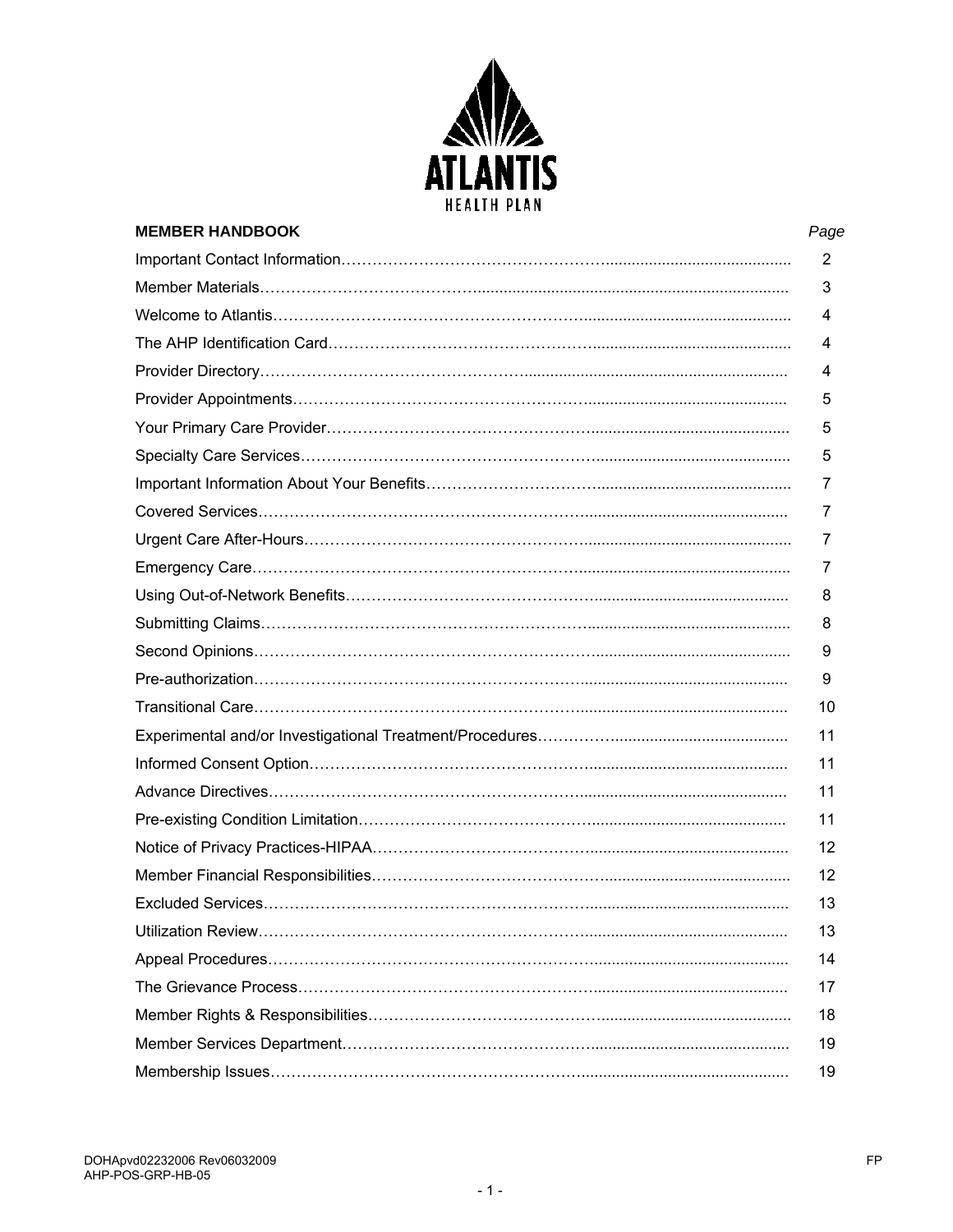# *Important Contact Information*

| <b>Member Services</b><br>For questions regarding member related issues, eligibility, claims and benefits.                                                                                                                                                                                                                              | 866-747-8422 |
|-----------------------------------------------------------------------------------------------------------------------------------------------------------------------------------------------------------------------------------------------------------------------------------------------------------------------------------------|--------------|
| <b>Utilization Management/Health Services</b><br>For questions regarding Pre-authorization.                                                                                                                                                                                                                                             | 800-270-9072 |
| <b>Prescription Drug Services</b><br>For information regarding prescription drug benefits and Participating Pharmacies.                                                                                                                                                                                                                 | 888-341-8570 |
| <b>Vision Care Services</b><br>For information regarding vision benefits and Participating Vision Providers.                                                                                                                                                                                                                            | 866-747-8422 |
| <b>Hearing and Speech Impaired</b><br>Members who require assistance, please dial 711 from your telephone. TRS<br>(Telecommunication Relay Service) and STS (Speech-to-Speech) services are<br>available. A representative will connect you to Atlantis.                                                                                | 711          |
| <b>Non-English Speaking Members</b><br>Members who do not speak English or prefer to communicate in a language other<br>than English, our Members Services staff can assist you in understanding your<br>coverage and/or with any other questions/concerns you may have. Multi-lingual<br>staff and translation services are available. |              |
| <b>Vision Impaired Members</b><br>Please call Member Services to request a large print handbook or transcription of                                                                                                                                                                                                                     |              |

*the written word on to audio-cassette. You will receive your handbook within 72 hours.* 

#### **To contact Atlantis through U.S. Mail, Fax, or email:**

Atlantis Health Plan, Inc. 45 Broadway, Suite 300 New York, NY 10006 Fax (212) 747-0843

For email please click on "Contact Us" on our website: www.atlantishp.com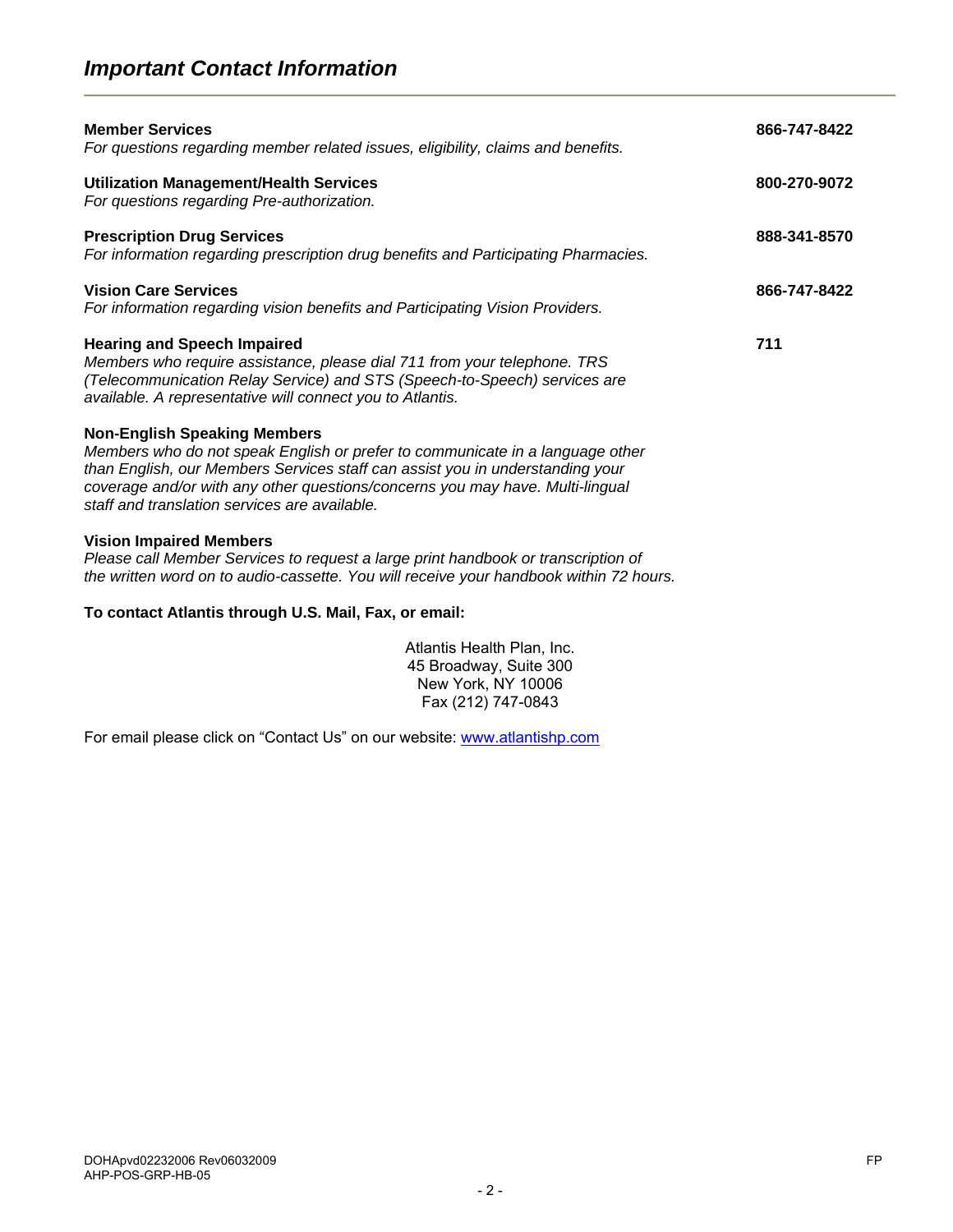Important information about your benefits can be found in the following documents:

- **Group Subscriber Contract** is the agreement made between your group and Atlantis. The Contract outlines the obligations regarding the provision of and payment for Covered Services provided to Members. The Contract also describes in detail, your available benefits, eligibility, exclusions, and limitations
- **Member Handbook** contains information about how to navigate through your plan benefits.
- **Riders** are addendums to your Contract. Your Group must purchase the Rider in order for it to be included in your benefits. Some examples of elected Riders are:
	- **•** Prescription Drug Benefit
	- **Student Coverage to Age 23 or 25**
	- **•** Vision High Option or Low Option
- **Summary of Benefits** highlights Covered Services and provides a benefit comparison of your In-Network versus Out-of-Network options.
- **Provider Directory** contains the names, addresses and telephone numbers of Participating Hospitals, Physicians and Ancillaries in the Atlantis Health Plan network.
- **Pre-authorization Summary List** outlines the medications and procedures that require Pre-authorization.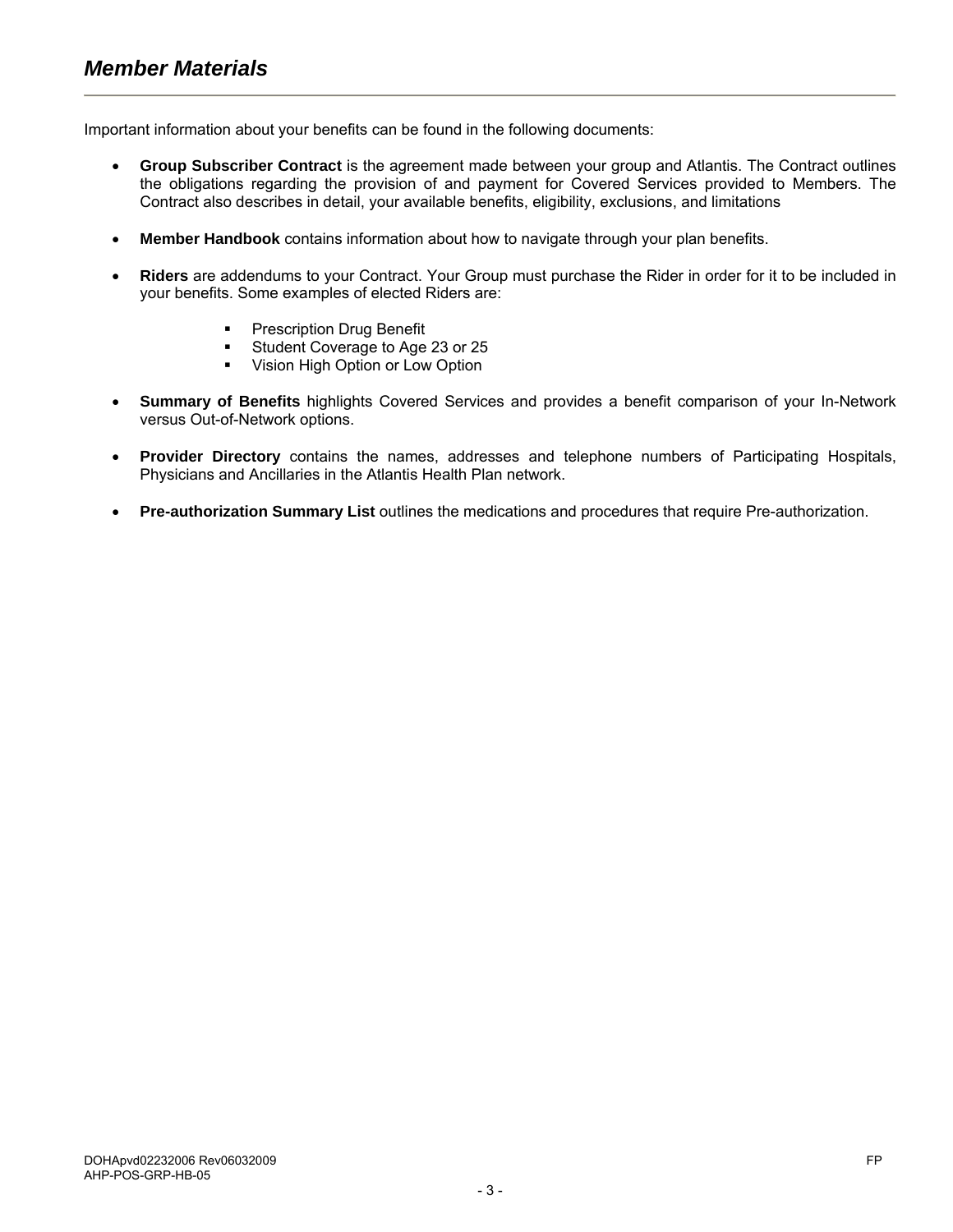# *Welcome to Atlantis*

*Congratulations!* You have joined Atlantis Health Plan, Inc. ("AHP", "the Plan"), a healthcare plan that values your membership and is committed to your good health. As a member of AHP, you are eligible to receive quality healthcare services and health education through a Network of AHP Participating Hospitals and Physicians. These comprehensive services represent your In-Network benefits.

For added flexibility, as a Point of Service (POS) Member, you may choose to see doctors or use facilities that do not participate with Atlantis. Benefits that are received Out-of-Network will probably not be as comprehensive as benefits received In-Network.

Your POS Subscriber Contract provides complete details of your healthcare coverage. The Summary of Benefits highlights Covered Services and provides a benefit comparison of your In-Network versus Out-of-Network options. Please review this document thoroughly.

This handbook will help answer questions about your membership with AHP. For easy reference keep it in an accessible place so you will have information readily available. If after reading this book, you still have questions; please call our Member Services Department at 866-747-8422.

Thank you for choosing AHP where our roots run deep and our commitment to service is strong!

# *The AHP Identification Card*

As a member of AHP, you and each enrolled member of your family will have an individualized AHP Identification Card. It is important that you keep this card with you at all times, so that you can identify yourself as an AHP member each time you need health services. Your identification card contains the following information:

- Your AHP identification number
- Your first and last name, and
- Plan design and co-pay

The reverse side of the card provides instructions for Emergency Services.

Anytime your basic enrollment information changes and you report it to AHP, you will receive a new card automatically. Examples of basic information that should be reported to the Plan are a name or address change, addition or deletion of a family member, change of Primary Care Provider, or change or correct your social security number.

The identification card is only to be used by the person listed on the card; it may not be used by anyone else. Should you need to replace a card, please call AHP's Member Services Department at 866-747-8422.

# *Provider Directory*

For a list of AHP physicians and hospitals please call Member Services Department at 866-747-8422 to request an Atlantis Health Plan Provider Directory. The most current information is reflected on the Atlantis Health Plan website, www.atlantishp.com . Atlantis makes every effort to provide an accurate listing of Participating Providers. Provider information changes frequently; additions, changes and deletions are updated periodically. Prior to receiving services from a provider, we strongly recommend that you confirm his or her participation with Atlantis by calling Member Services at 866-747-8422.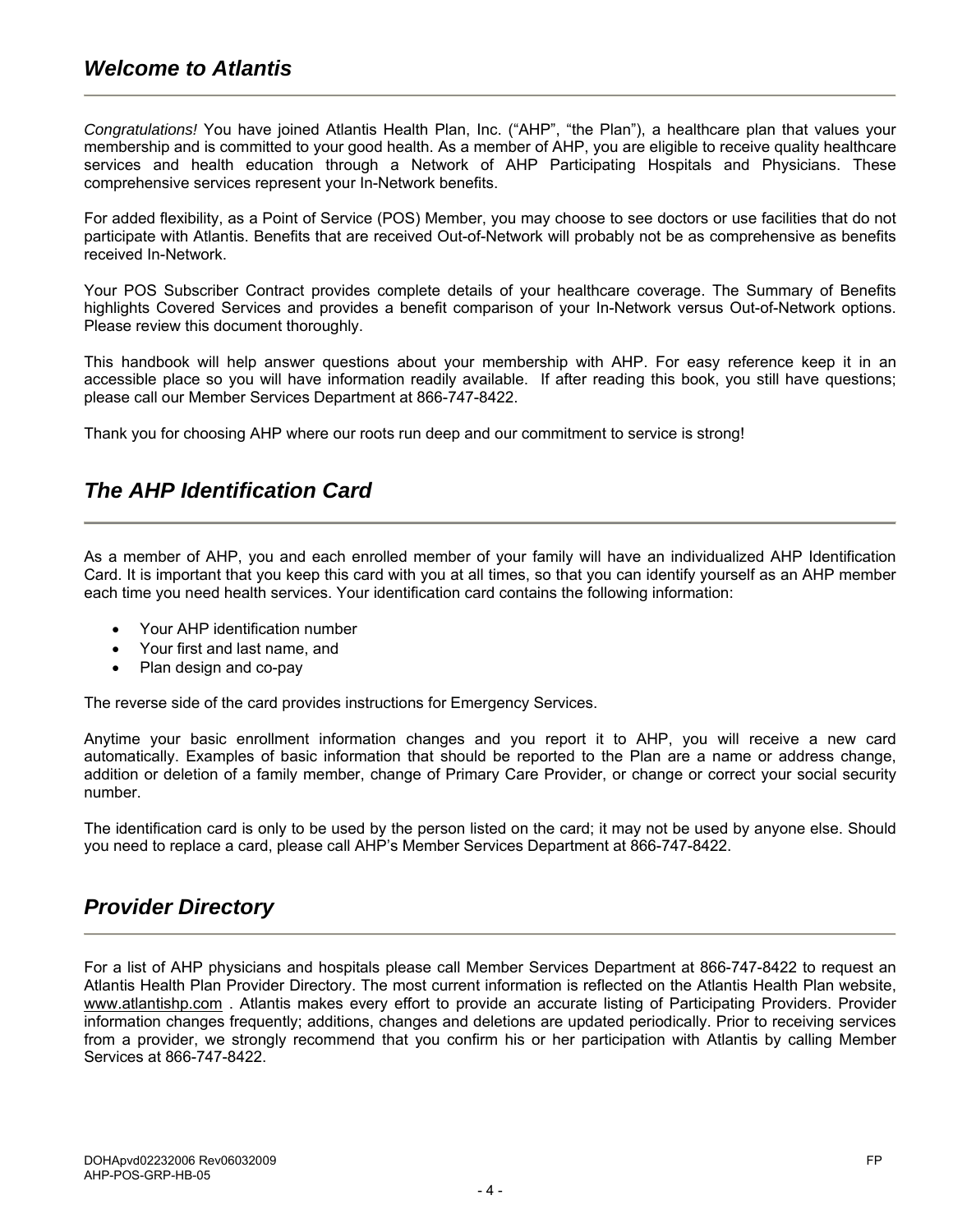Please contact your provider to schedule appointments for services. Make sure that you bring your Member ID Card for the visit. Present the card upon arrival.

# *Your Primary Care Provider*

AHP believes that staying healthy requires a healthy lifestyle and a good relationship with your Primary Care Provider (PCP). When you enrolled with AHP, you were asked to select a Participating Primary Care Provider. In general, a PCP will be a General Practitioner, Family Practitioner, Internist, or Pediatrician. Selected specialists and other healthcare practitioners who are recognized in the community as providers of primary care may also be allowed the PCP designation.

Members must select an In-Network PCP to coordinate their routine care. Each family member will have his/her own In-Network PCP. This is not to suggest that all family Members can't choose the same PCP. It is important that each member must have a PCP designated on the enrollment form.

Your PCP is responsible for the coordination of your healthcare and will perform your routine care services. Examples of routine care services:

- Periodic adult physical exams
- Well-Child Care visits
- **Immunizations**

These services will only be covered when received through your In-Network PCP. Each time you visit your PCP, your relationship will continue to grow and he/she will be able to advise and assist you in building a healthy foundation of care.

If you have not had an initial PCP visit, contact his or her office as soon as possible in order to set up an appointment. If you become ill or injured, your PCP will already have information about you and your health history in order to make a determination regarding coordination of care. If you do not select a PCP, Atlantis will automatically designate a PCP to you based on geographical proximity.

Some PCPs do not accept new patients that are not already established with them. If you have a question as to whether you are considered an established patient, or if the PCP will accept you into his or her practice, contact the PCP's office directly.

Be sure to call your Primary Care Provider's office in advance to schedule an appointment for care. When you arrive at the office, always show your AHP identification card and pay any applicable co-payment amount. Primary care services are covered one hundred percent (100%) after payment of the applicable co-payment.

If for some reason you want to change your Primary Care Provider, call Member Services toll free at 866-747-8422. Member Services will note your request or assist you in choosing a new PCP if necessary. The change will be effective immediately. You may change your PCP up to three (3) times per Contract year.

# *Specialty Care Services*

As an Open Access POS member, you have the freedom to receive care from specialists without referrals. You have the option to visit an In-Network or Out-of-Network provider. Your Subscriber Contract has an Out-of-Network option for all doctors other than your PCP. This Out-of-Network option allows you to receive care from a provider who is not contracted with Atlantis. Remember, however, when using Out-of-Network providers you will be responsible for the Out-of-Network deductible and co-insurance, and any portion of the provider's charge in excess of the applicable Atlantis usual, reasonable and customary fee schedule. In addition, some Out-of-Network provider services must be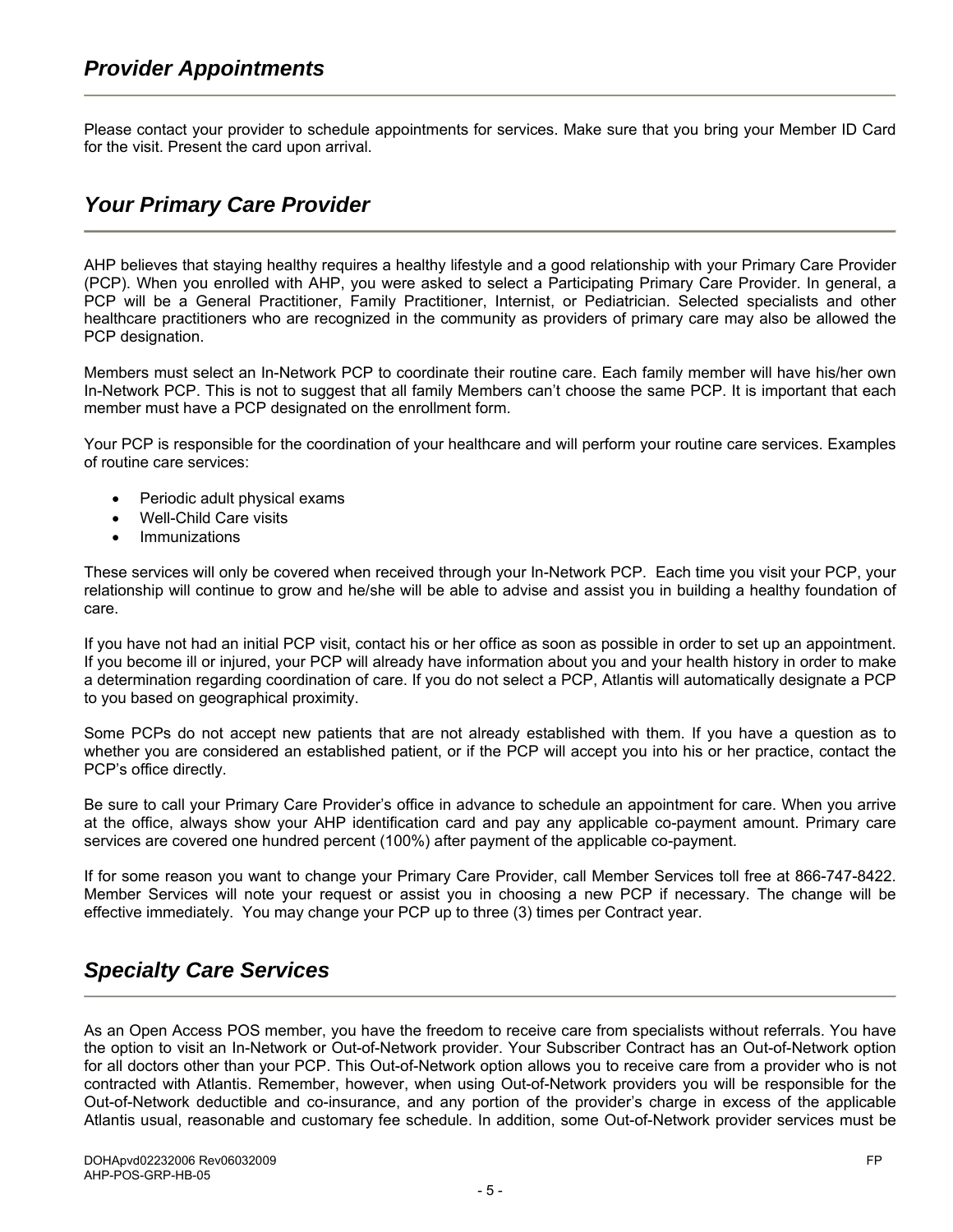Pre-authorized by Atlantis. Please refer to your Subscriber Contract and Page 11 in this handbook for more information on the Pre-authorization process.

# **Specialist as Primary Care Provider**

As a new Member upon enrollment, or a current member upon diagnosis with a life-threatening condition or disease or a degenerative and disabling condition or disease, either of which requires specialized care over a prolonged period of time, you may request to elect an AHP Specialist as your PCP. As the designated Specialist/PCP, he/she will be responsible for providing and coordinating all of your primary and specialty care. The Specialist will be able to order tests, arrange procedures and medical services in the same capacity as a PCP. To become a Specialist/PCP, he/she must have the necessary qualifications and expertise to treat your condition or disease. This election will be permitted only if the AHP Medical Director, after consulting with both your Specialist and your original PCP agree that your care would most appropriately be coordinated in this manner.

You, the Specialist, and/or your original PCP may call the Atlantis Utilization Management Department at 800-270- 9072 to request this election.

# **Choosing/Changing Your Specialist**

You have the option to receive specialty care from In-Network and Out-of-Network providers. As always it is best to use In-Network providers to avoid charges associated with co-insurance/deductibles applied if you use an Out-of-Network provider. Visit our website www.atlantishp.com for the most up-to-date online Provider Directory or request from Member Services a hard copy of the current Provider Directory to help you find a provider at a location nearest to you. You may also call Member Services to assist you over the phone in choosing a new provider. We will be happy to help you locate a provider that best suits your needs.

# **Out-of-Network Benefits Treated on an In-Network Basis**

Under certain circumstances, Atlantis may treat Out-of-Network specialty care on an In-Network basis. Utilization Management considers the following situations for an appointment to Non-Participating Provider:

- If the Plan does not have a healthcare provider with appropriate training and experience in the network to meet the particular needs of a Member.
- If the Plan deems it necessary to use providers outside the Network and approves such care in writing.
- If the first opinion concerns a diagnosis of cancer (either negative or positive) or a recurrence of cancer or a recommendation for a course of treatment for cancer, the Plan will approve coverage for a second medical opinion from a Non-Participating Specialist, including but not limited to a specialist affiliated with a specialty care center for the treatment of cancer. This is at no additional cost to you beyond what you would have paid for services from a Participating appropriate specialist.
- If a member has a life threatening condition or disease or degenerative and disabling condition or disease, which requires prolonged specialized medical care, the Plan may approve an appointment to an Out-of-Network specialist to provide and coordinate the Member's primary and specialist care. The Plan may limit the number of visits or period of authorization and require the specialist to provide information to the Member's Primary Care Provider.
- If a member has a life threatening condition or disease or degenerative and disabling condition or disease, which requires prolonged specialized medical care, the Plan may approve an appointment to a designated or accredited specialty care center.

The Plan does not cover travel expenses associated with Out-of-Network appointments to specialty care centers even if significant travel is required unless travel is included in the rate of payment negotiated with the specialty care center.

#### **Process for Handling and Resolving Out-of-Network Appointments**

To request an appointment to an Out-of-Network provider, please call Health Services at 800-270-9072. Evaluation of the Member's condition will be determined by the Atlantis Health Plan Medical Director to determine if such an appointment is appropriate and medically necessary. The appointment will be provided pursuant to a treatment plan that has been approved by the Atlantis Health Plan Medical Director. If approved, this care will be provided at no additional cost to you beyond what you would otherwise pay for services received within the network.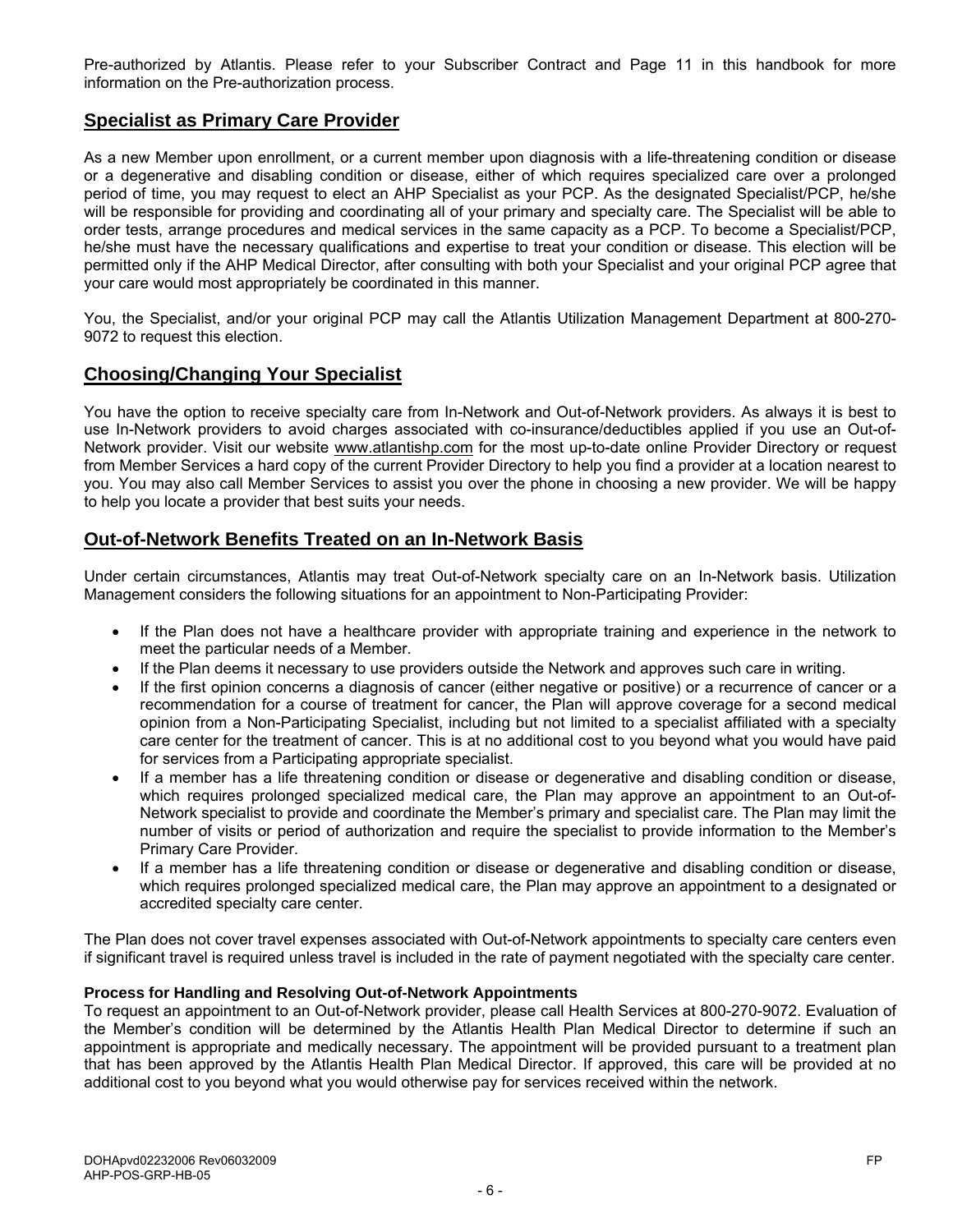# **Covered Services**

As an AHP member, your benefits package is one of the most comprehensive available today. Basic primary care and preventive benefits are available through your In-Network Primary Care Provider. These benefits include periodic physical examinations, annual gynecological examinations and pap smears, Well-Child care and immunizations, routine mammograms, health education services, periodic eye and hearing examinations, routine allergy injections, treatment for routine illness or injury as well as after hours, or urgently needed care. Basic primary and preventative benefits must be received by a Participating Provider. All Covered Services must be medically necessary.

# **Urgent Care After-Hours**

If your medical situation is *not* an emergency but still requires urgent medical attention **Call Your Primary Care Provider**. Your PCP has agreed to be available to you for urgent care, personally or through another Participating AHP Provider, twenty-four (24) hours a day, seven (7) days a week. These hours include holidays. Be sure to call during normal office hours for routine situations and only call after hours in URGENT situations. If necessary, leave a message with the answering service and the doctor will return your call.

# **Emergency Care**

#### **What is a Medical Emergency?**

A medical emergency is defined as follows: A medical or behavioral condition the onset of which is sudden, that manifests itself by symptoms of sufficient severity, including severe pain that a prudent layperson, possessing an average knowledge of medicine and health, could reasonably expect the absence of immediate medical attention to result in:

- √ Placing the health of the afflicted Member with such condition in serious jeopardy, or, in the case of a behavioral condition, placing the health of such Member or others in serious jeopardy;
- $\sqrt{\phantom{a}}$  Serious impairment to the Member's bodily functions;
- $\sqrt{ }$  Serious dysfunction of any bodily organ or part of such Member; or
- Serious disfigurement of such Member.

#### **Emergencies that do not require prior Authorization**

*Some examples of Medical Emergencies are:* 

- Severe Chest Pains
- Shortness of Breath
- **Loss of Consciousness**
- Uncontrolled Breathing
- Poisoning

#### **Some examples of situations that are usually NOT Medical Emergencies:**

- **Earaches**
- Pink Eye
- **Fatigue**
- Sprains & Strains
- Poison Ivv
- Colds, Coughs, & Sore Throats

#### **If you believe that you or a covered family member has a medical emergency:**

- Go to the nearest hospital emergency room or call 911 if the condition warrants it.
- Call your Primary Care Provider within forty-eight (48) hours after the emergency visit, or as soon as is reasonably possible.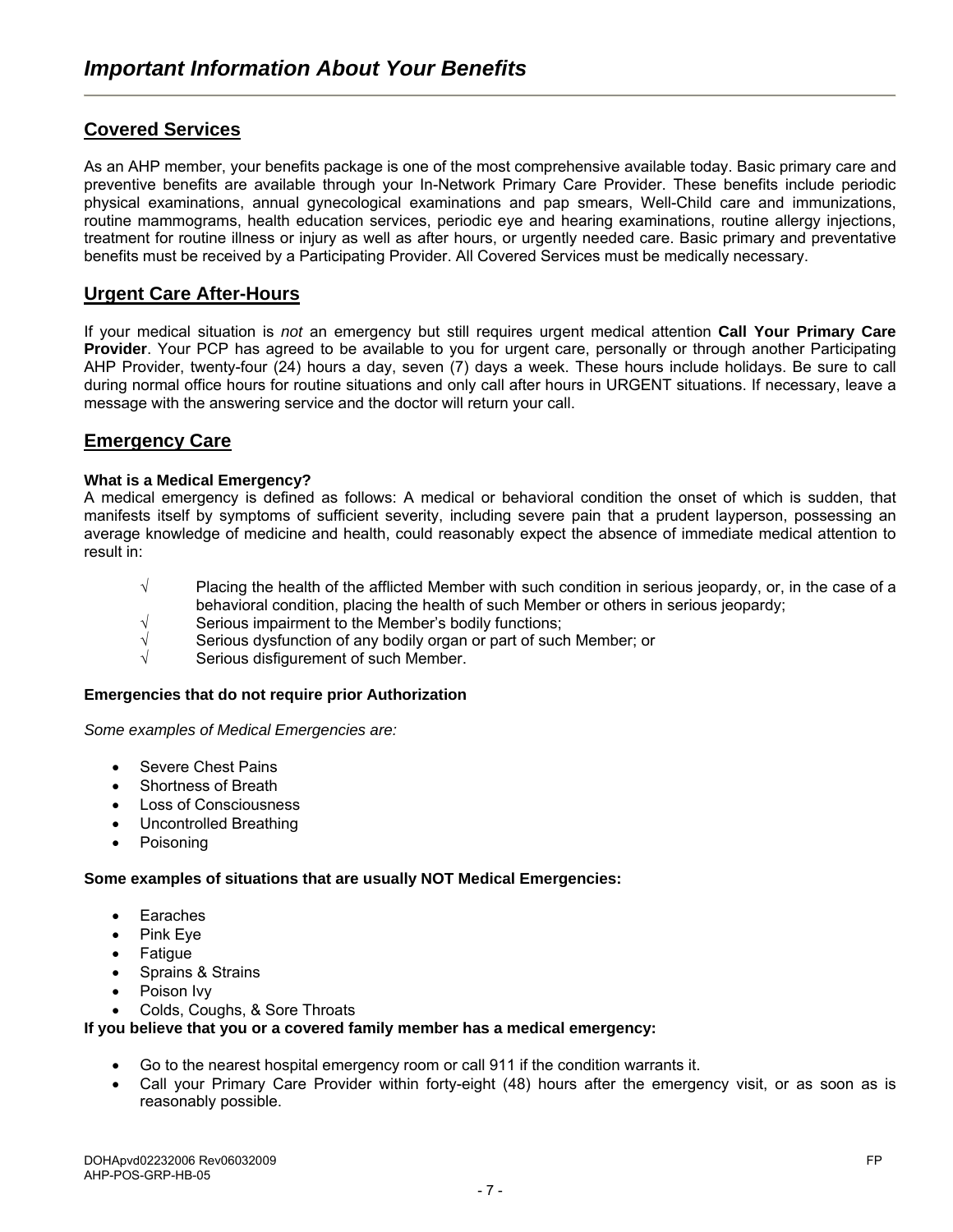#### **Emergency Services within the Service Area:**

AHP covers Emergency Services one hundred percent (100%), after applicable member financial responsibilities. The following guidelines should be followed for services to be covered:

- Your PCP, or covering provider, is available for emergency consultation (24) hours a day, (7) days a week, to include holidays.
- Your PCP will coordinate or provide follow-up care that you may require after your emergency visit.

You can use the emergency room of the nearest hospital for emergency medical attention. The facility does not have to be a Participating Facility. If necessary, Atlantis Health Plan will make a determination as to whether or not the situation was an emergency, based on your medical records from the emergency facility. You will be responsible for all charges for care that does not meet the definition of an emergency as stated above.

#### **Emergency Services Outside of the Service Area:**

As an AHP member, you are covered for emergency care, for as long as the emergency exists, even if the emergency happens outside of the service area. If you have an emergency situation outside of the AHP service area, you should do the following:

- Seek treatment at the nearest emergency facility
- Call your Primary Care Provider and AHP as soon as possible
- Consult with your PCP for any follow-up care that needs to be provided

#### **Emergency Care: Student Rider Participants**

If your benefits include a Student Rider then full time students living outside of the Service Area may receive coverage for Emergency Services. All other routine and specialist visits must be obtained from a Participating Provider within the Service Area.

#### **Remember:**

- The back of your Atlantis Membership Identification card has the telephone number where emergency providers can call if there are questions about your coverage
- Atlantis will encourage them to bill the plan directly. If it is necessary for you to pay for the services, and you believe that it is the responsibility of Atlantis Health Plan, please refer to the section on "Submitting Claims" in this handbook.

## **Using Out-of-Network Benefits**

Some services require a Pre-authorization from Atlantis before the visit. When using Out-of-Network benefits, members are fully responsible for obtaining all required Pre-authorizations for these services. The member must obtain approval from Atlantis in advance with regard to services that are outlined in the Pre-authorization list. If you do not contact Atlantis in advance, you will be subject to a penalty and will be responsible for 50% of the cost of the service in addition to any deductible and or co-insurance. Please refer to Page 11 in this handbook for more information on Pre-authorization.

Before electing to use Out-of-Network benefits we recommend that you carefully review the "Summary of Benefits" for limitations, coinsurance, deductibles, annual and lifetime maximums on Out-of-Network benefits. You are encouraged to call Member Services prior to receiving such services to verify coverage and cost sharing arrangements. Upon written request, you may also obtain the Atlantis reimbursement amount for a particular elective surgical procedure or treatment. The request should be sent to Member Services. Please provide details on the procedure, to include the procedure name, CPT code (if available) and or your provider's name, address and telephone number.

## **Submitting Claims**

Atlantis makes payment for Medical and Hospital Services to the provider of services or, at its sole discretion, directly to the Member. Atlantis' liability to the Member for bills for Covered Services is limited to bills received by Atlantis within twelve (12) months of the date of service.

With respect to **In-Network services**, it is not anticipated that a Member will make payment other than any applicable co-payment to any person or institution providing benefits under the Contract. If the Member furnishes evidence to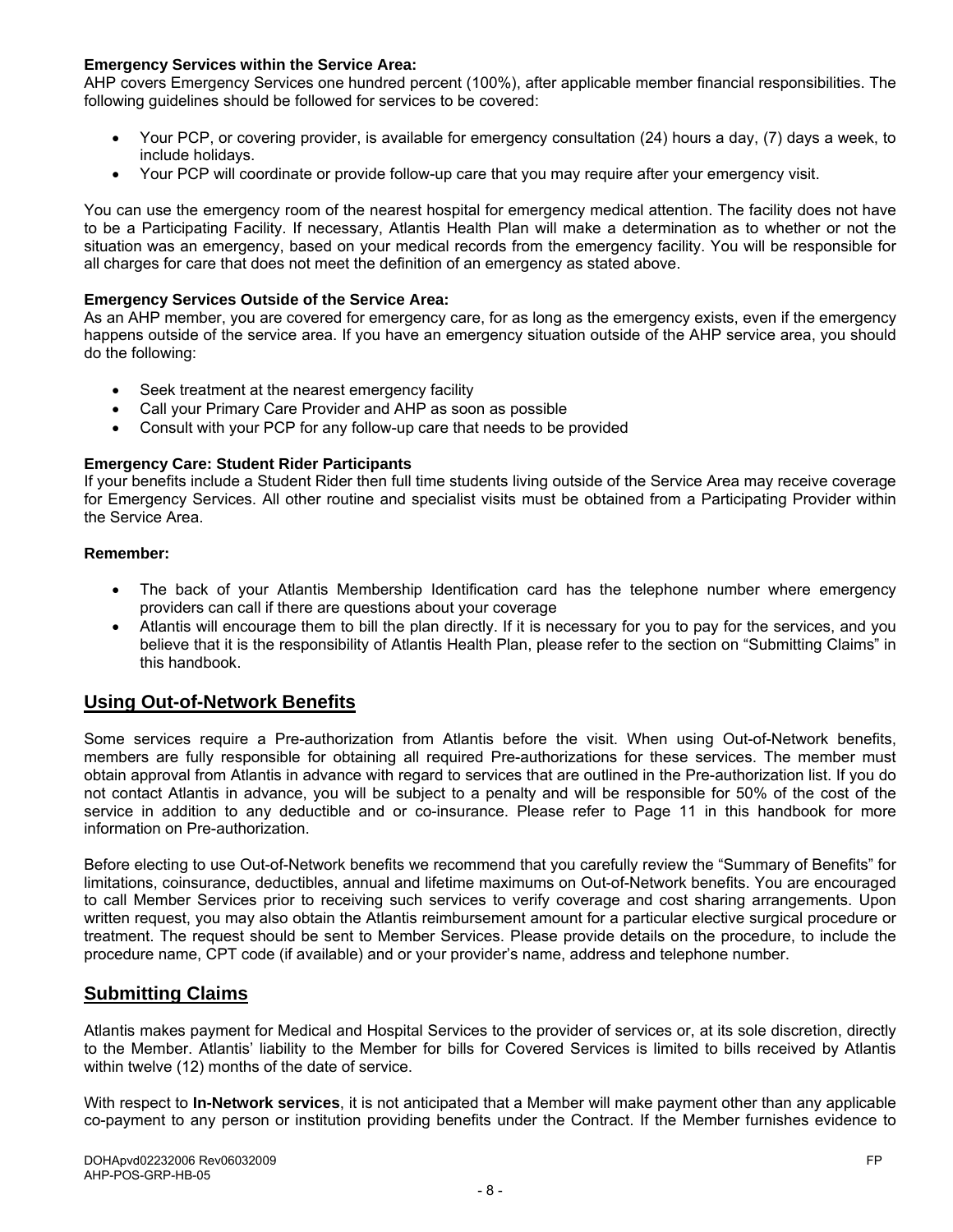Atlantis that he or she has made such other payments with respect to services, payment will be made to the Member.

Claims for **Out-of-Network services** should be submitted directly to Atlantis. Claims forms are available by calling Member Services at 866-747-8422. The completed claim should be mailed to:

> Atlantis Health Plan, Inc. Member Claims 45 Broadway, Suite 300 New York, NY 10006

Be sure the bill contains the name and address of the provider of service, a diagnosis, service code, date, and amount billed for each service. Claims missing information will be returned. Balance bills, photocopies, and faxes are not acceptable.

#### **If you are Billed by a Provider**

Any bills received by a Member directly from a provider should be brought to the attention of Atlantis Health Plan's Member Services Department 866-747-8422. Co-payments, co-insurance and deductibles may still apply. Most claims for services will be paid directly by the Plan if the services received are In-Network and the appropriate Pre-authorization is given. Because of this process, you will probably never receive a bill for appropriately authorized or In-Network medically necessary Covered Services. However, there are instances where you or another group health plan is responsible for the bill. Examples of these instances follow:

- If AHP is not the primary insurance carrier as more fully described in the Coordination of Benefits section of your Subscriber Contract.
- If you receive services which are not covered by AHP as more fully described in the exclusions and limitations section of you Subscriber Contract.
- If you receive services, or care from a doctor or hospital (when the situation is not an emergency) without obtaining Pre-authorization first.
- If you receive care in an emergency facility in your service area when it was not an emergency, or if you receive follow-up care as a result of an emergency when the follow-up care was not authorized by your PCP.

Please check your Certificate of Coverage for information on covered benefits and exclusions.

## **Second Opinions**

There may be instances when you will disagree with a provider's recommended course of treatment or surgical recommendation. In such cases, you may receive a second opinion or second surgical opinion from another Participating Provider. You must pay the normal office visit co-payment for second opinions that you request. You, the Specialist, and/or your original PCP may call the Atlantis Utilization Management Department at 800-270-9072 to request a second opinion.

In some instances, we may require a second opinion before Pre-authorizing certain procedures. If AHP requests a second opinion, the member must go to a physician chosen by AHP for services to be covered. There is no cost to you when we request a second opinion if services are received by the physician chosen by AHP.

If the first opinion concerns a diagnosis of cancer (either negative or positive) or a recurrence of cancer or a recommendation for a course of treatment for cancer, you may request a referral from your attending physician to access a Non-Participating Provider Specialist for a second opinion, including a specialist affiliated with a specialty care center for the treatment of cancer. This is at no additional cost to you beyond what you would have paid for services from a Participating appropriate specialist.

#### **Pre-authorization**

#### **In-Network Pre-authorization**

Pre-authorization means obtaining the Plan's approval before you receive a medical service or supply. In-Network Participating Providers have been provided with a list of all services that require prior approval and will communicate directly with the Plan in order to receive such approval. In general, Pre-authorization is required for certain medications, all elective inpatient admissions, all outpatient surgical procedures, certain diagnostic and treatment procedures and some medical equipment. Upon receipt of a request for Pre-authorization by your physician, Atlantis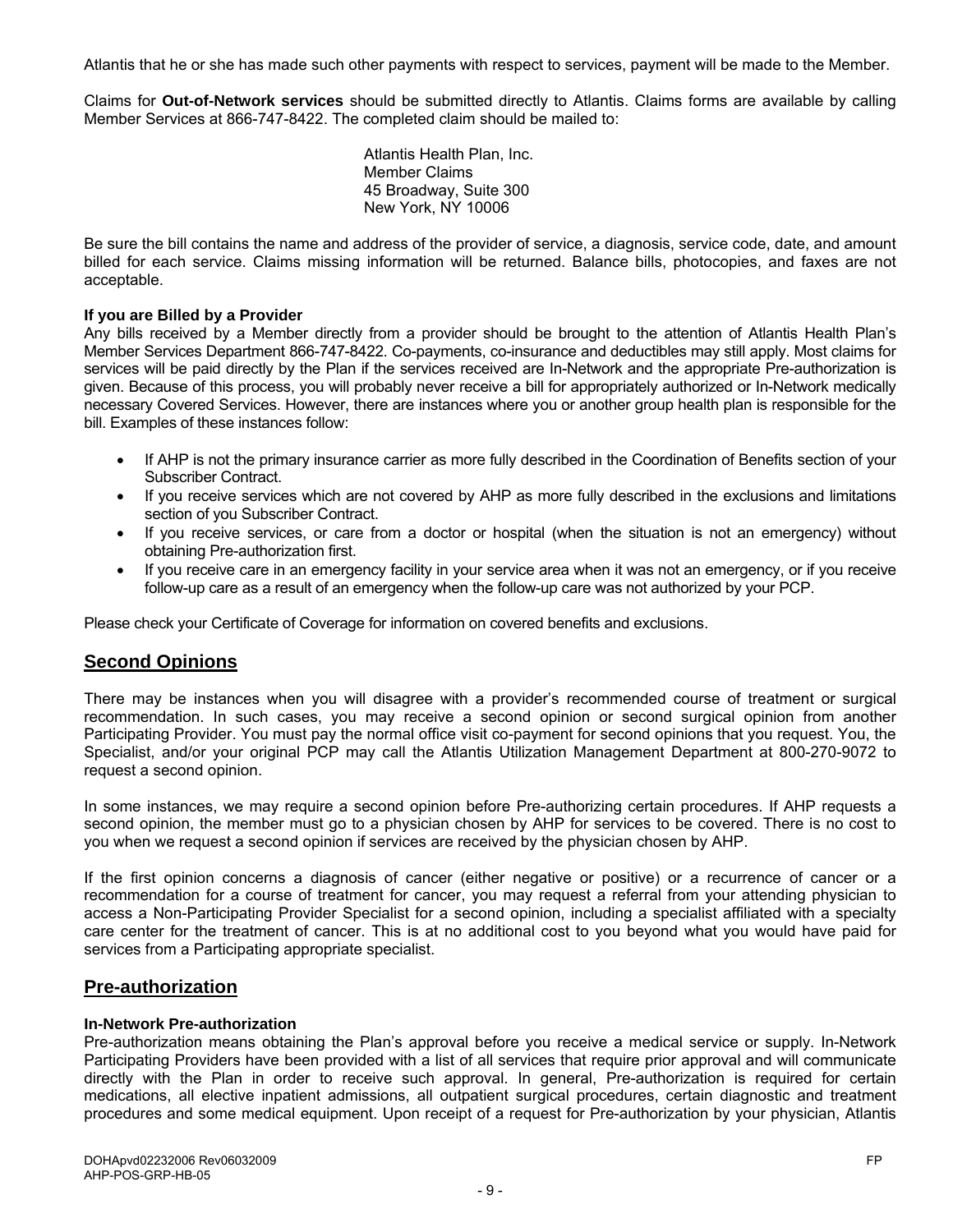will review the clinical findings for Medical Necessity. If the proposed admission, procedure, service or supply is a Covered Service and we agree that it is Medically Necessary, approval will be given to the physician. This prospective utilization review assures that the treatment you receive is appropriate for you and is delivered in the most costeffective setting.

#### **Out-of-Network Pre-authorization**

If you choose to receive Out-of-Network Services, *you* will be responsible for obtaining approval from Atlantis in advance of all non-emergency hospital admissions, elective inpatient admissions, all outpatient surgical procedures, certain medications, certain diagnostic and treatment procedures, facilities and some medical equipment. The list of procedures requiring Pre-authorization is enclosed with your Welcome Package. The list is updated from time to time by Atlantis. All updates to the list will be sent to you by mail.

Members must complete the Pre-authorization process with Atlantis prior to an elective admission to a Non-Participating Hospital, or when admitted to a Plan hospital by a Non-Participating Physician. Pre-authorization for inpatient services includes, all elective hospital admissions, both maternity and non-maternity, as well as facilities for hospice, mental health, rehabilitation care, and skilled nursing.

Your Subscriber Contract provides complete instructions on the Pre-authorization process.

#### **Hospital Services**

Pre-authorization is necessary for any hospital admission and/or outpatient surgery you may need, unless you are admitted on an emergency basis.

When using In-Network benefits for elective hospital services, you will be admitted to the hospital where your Primary Care Provider or specialist is affiliated. All non-emergency hospital admissions must be Pre-authorized by AHP. The Participating Provider will contact Atlantis for Pre-authorization. All appropriately Pre-authorized hospital services are covered one hundred percent (100%), after payment of the required co-payment, co-insurance and deductibles if applicable.

If you are admitted to a Non-Participating Hospital because of an emergency, you may be transferred to an AHP Participating Hospital when you are stable enough in order for your AHP doctor to treat you. There will be no additional cost to you for the transfer.

\*When using Out-of-Network benefits, *you* must obtain approval from Atlantis in advance of any elective ambulatory surgery or proposed hospital admission. A penalty of 50% of the cost of the case per each non-authorized occurrence will be deducted from Atlantis' payment.

## **Transitional Care**

#### **Existing Members**

If a member's healthcare provider leaves the Plan's network for reasons unrelated to quality of patient care, question of imminent harm to patients, fraud, or disciplinary action, the Plan will allow the Member to request to continue an ongoing course of treatment with the provider for a transition period of no less than 90 days, that begins when the Participating Provider's contractual obligation to provide services to Atlantis members terminates or exhaustion of benefits, whichever comes first. In the case of a pregnancy that has entered the second trimester at the time of the provider's disaffiliation; the transitional period will include the provision of postpartum care directly related to the delivery.

Please call Atlantis customer service at 1 (866) 747-8422 to request such transitional care.

#### **New Members**

The Plan will allow a new member to continue an ongoing course of treatment with an existing provider if the Member has a life threatening condition or disease or degenerative and disabling condition or disease for a transitional period of up to sixty (60) days from the Effective Date of enrollment. In the case of a Member who has entered the second trimester of pregnancy at the time of enrollment, the transitional period will include the provision of post-partum care directly related to the delivery.

Transitional care will only be authorized if the healthcare provider agrees to the following:

(1) To accept AHP's reimbursement rates as payment in full;

(2) To adhere to AHP's quality assurance requirements and to provide the necessary medical information related to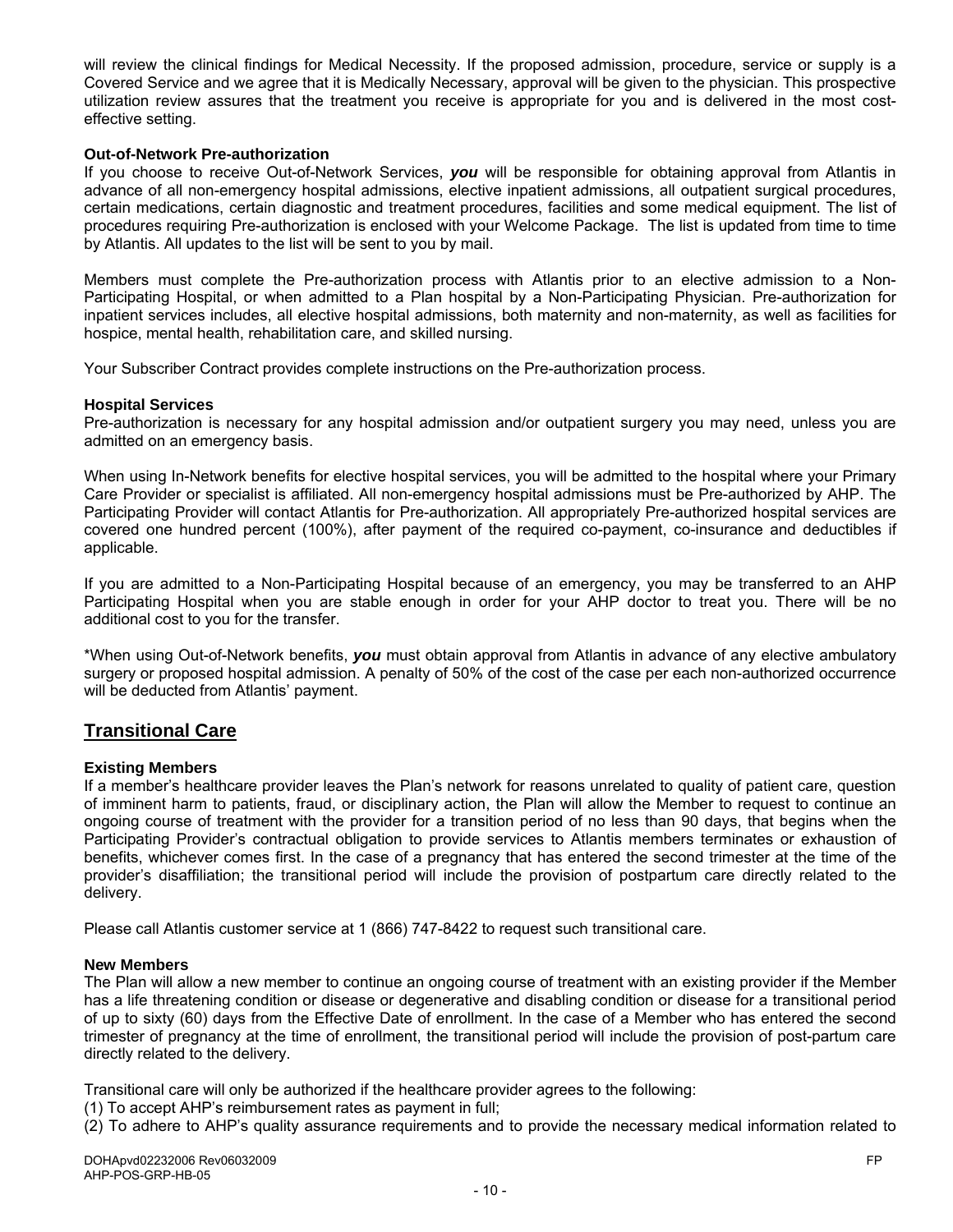(3) To otherwise adhere to AHP policies and procedures including, but not limited to procedures regarding referrals and obtaining Pre-authorization and a treatment plan approved by AHP.

# **Experimental and/or Investigational Treatment Procedures**

Experimental and investigational therapies or procedures are healthcare modalities, which are undergoing evaluation in clinical trials to determine their efficacy on a disease or injury. Depending upon the period during the evaluation, the experimental and investigational therapies or procedure may or may not have been deemed safe and/or effective by the Food and Drug Administration (FDA) or National Institutes of Health (NIH).

Upon written request, AHP will evaluate the experimental and investigational therapy or procedure for authorization for use. If a more conventional treatment or procedure is available, and is similarly effective and appropriate, AHP may not authorize the experimental or investigational treatment or procedure. The determination for approval will be based upon medical necessity, safety, effectiveness and whether or not the procedure or treatment has received approval by the FDA or NIH. Lack of approval by FDA or NIH will not prevent it from being authorized if the procedure or treatment is the only medically appropriate option available.

## **Informed Consent Option**

As a member of Atlantis Health Plan, you are entitled to obtain complete current information concerning a diagnosis, treatment and prognosis from a physician or other provider in terms and language you can understand. When it is not advisable to give such information to you, the information will be made available to an appropriate person on your behalf. In addition, you are entitled to receive information from a physician or other provider necessary to give informed consent prior to the start of any procedure or treatment. Lastly, you have the right to refuse treatment to the extent permitted by law and to be informed of the medical consequences of the action.

## **Advance Directives**

You have the right to participate in decisions relating to your healthcare. Working with your doctor, you can decide whether to accept or reject proposed medical treatments. This right extends to situations where, because of your medical condition, you are unable to communicate with your doctor or the hospital. This is done by the creation of an Advance Directive.

An Advance Directive is a written, signed document that provides instructions for your care if you are unable to communicate your wishes directly. Depending on the state where you are receiving treatment, the most common forms of Advanced Directives are Living Wills and Durable Powers of Attorney. These documents instruct your healthcare providers how to proceed if you are not able to communicate with them.

Additionally, The New York State Healthcare Proxy Law allows an adult to designate another adult, such as a trusted friend or loved one who knows the person and his or her wishes, to make treatment decisions if the adult becomes incapacitated and is unable to do so.

You are not required to have an Advance Directive or proxy, however, if you are interested in obtaining further information or receiving the appropriate forms please call or write the AHP Member Services Department.

## **Pre-existing Condition Limitation**

Please note in your Certificate of Coverage the information regarding Pre-existing Conditions, which may affect your coverage. A Pre-existing Condition is a condition (whether physical or mental), regardless of the cause of the condition for which medical advice; diagnosis, care or treatment was recommended or received within the 6 month period ending on the Covered Person's Enrollment Date. Definition of "Enrollment Date" is the first day of coverage of the individual under the policy or, if earlier, the first day of the waiting period that must pass with respect to an individual before such individual is eligible to be covered for benefits. The exclusion of coverage for a Pre-existing Condition is for an eleven (11) month period following the Covered Person's Enrollment Date. The Pre-existing Condition Limitation does not apply to members of Large Groups. Any Member whose prior coverage lapsed for more than a period of sixty-three (63) consecutive days will be subject to the full extent of the Pre-existing Condition Limitation. **It is the responsibility of a new member to AHP to submit proof of prior coverage when requesting**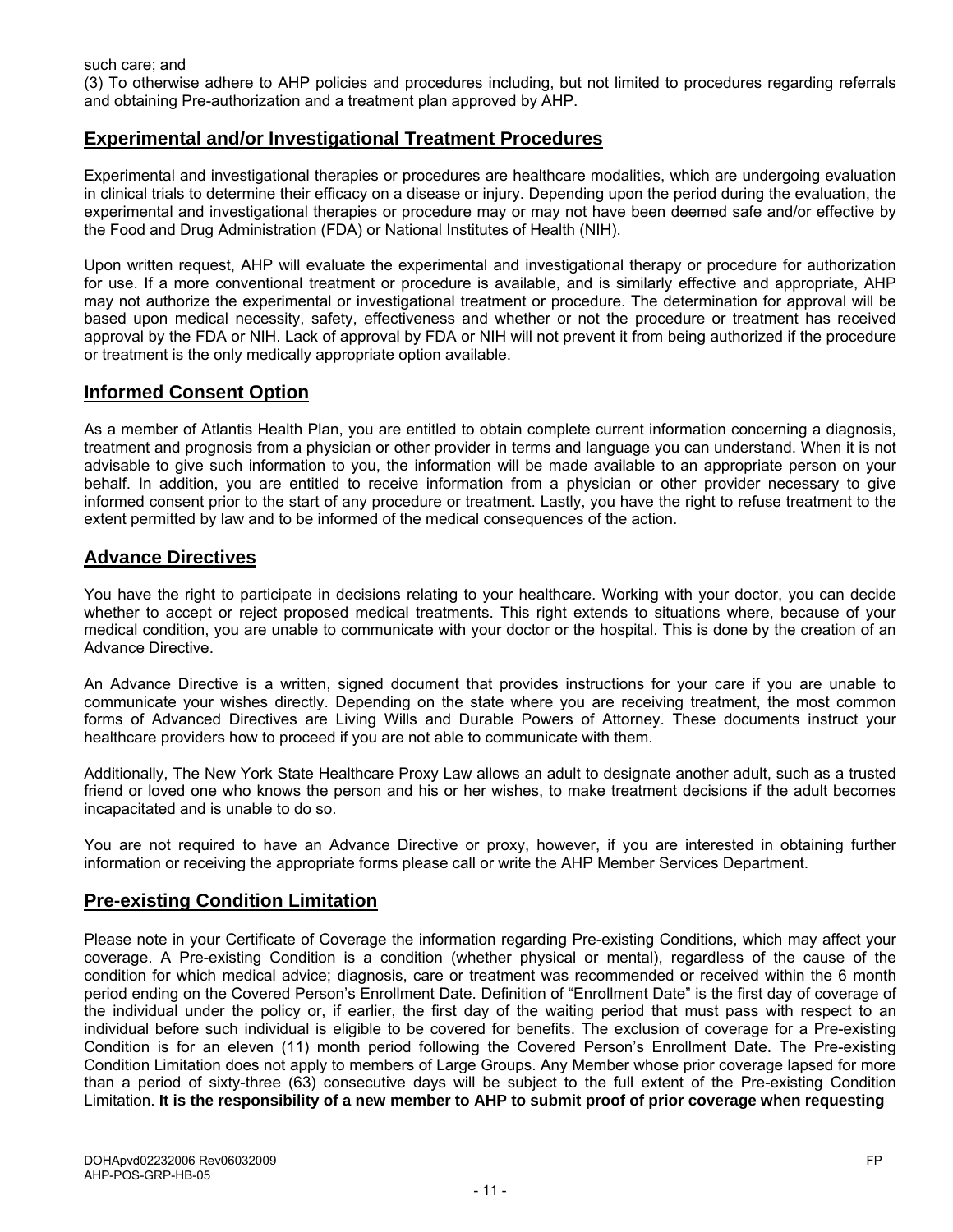**for preauthorization of health services. The lack of HIPAA information can affect the approval of requested services.** 

# **Notice of Privacy Practices-HIPAA**

#### **THIS NOTICE INCLUDED IN YOUR WELCOME PACKAGE DESCRIBES HOW MEDICAL INFORMATION ABOUT YOU MAY BE USED AND DISCLOSED AND HOW YOU CAN GET ACCESS TO THIS INFORMATION. PLEASE READ IT CAREFULLY.**

#### **Member Financial Responsibilities**

Member is responsible for pertinent premiums, co-payments, co-insurance and deductibles as applicable to the Member's specific plan and benefit coverage.

#### **In-Network Co-payments**

When using In-Network benefits, you will be responsible for co-payments for certain professional services. A copayment is a portion of the cost of the service that you are responsible for at the time the service is received.

Co-payments for professional services apply to most "visits" to a physician or other provider. Co-payments are on a "per visit" basis so that a visit to a provider that involves more than one service, for example, a visit to an OB/GYN that involves lab tests, will only be subject to a single co-payment.

#### **Out-of-Network Deductible**

When accessing Out-of-Network benefits, you will be financially responsible for a certain accumulated amount before Atlantis begins reimbursing for services. This amount is referred to as the Contract Deductible.

Deductibles are per calendar year and apply to all enrollees in the Contract. Expenses incurred in the last three months of a calendar year may not be carried over and applied to the deductible for the ensuing year. The Summary of Benefits reflects the deductible you and any covered family member(s) must meet. Please remember that only Covered Services are applied to the annual deductible.

#### **Out-of-Network Co-insurance**

When accessing Out-of-Network benefits, you will be financially responsible for a percentage of the service after reaching your deductible. In general, the amount that you are responsible for is 20% plus the balance after Atlantis pays Usual, Customary or Reasonable (UCR) charges. In other words, for each service that is provided Out-of-Network, Atlantis will pay 80% of the amount approved for that service and you will be responsible for the balance. For example:

Provider Service Charge \$300.00 Approved UCR \$250.00 Atlantis Payment (80% of UCR) \$200.00 Member Responsibility (After Deductible) \$100.00

Please refer to your Summary of Benefits for co-insurance amounts that are applicable to specific benefits.

#### **Out-of-Network Service Penalties**

Members that receive Out-of-Network services without obtaining Pre-authorization on non-emergency inpatient admissions and elective surgical procedures will be held responsible for 50% of the cost of services. This 50% reduction in benefits is taken after calculating the available benefit, including any deductible and or co-insurance. Penalties are not applied to the annual Out-of-Pocket Maximum.

#### **Out-of-Network Benefits Maximum**

In each calendar year, you are responsible for a portion of the cost of most benefits. When using In-Network services, your share of the cost is called a co-payment.

On Out-of-Network benefits your share is called co-insurance. There is a maximum Out-of-Pocket expense for Out-of-Network services. The co-insurance amounts count towards your annual maximum. The prescription drug deductible and In-Network co-payments are **not** applied. Please refer to the Schedule of Benefits for the amount of your Out-of-Pocket Maximum.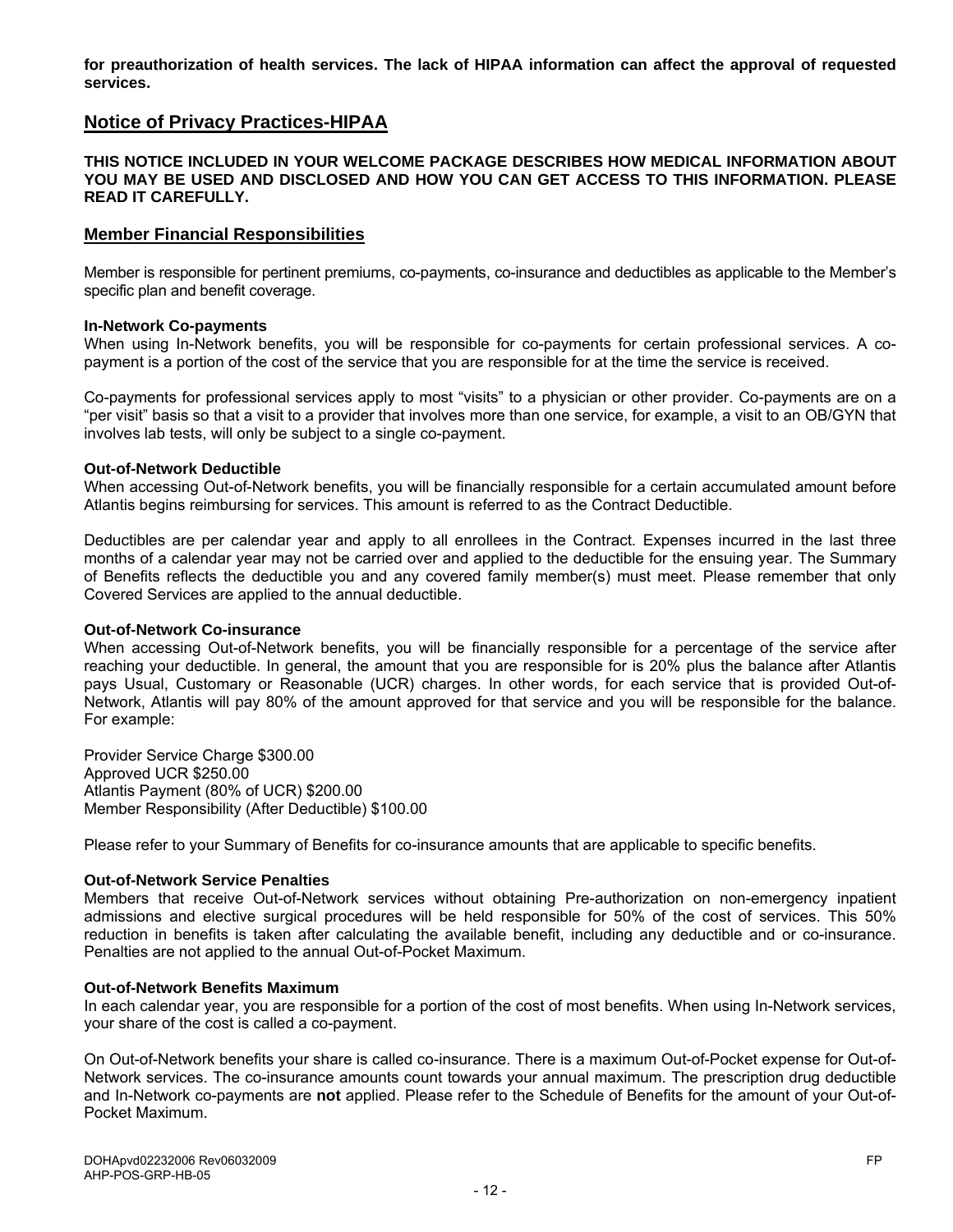Once the Out-of-Pocket Maximum is reached for a calendar year, we pay 100% of the Usual, Customary or Reasonable charge for Covered Services for that calendar year.

# **Excluded Services**

Please refer to the Restrictions, Exclusions, and Limitations section of your AHP Subscriber Contract for a complete description of restrictions, exclusions and limitations to your benefits.

### **Utilization Review**

Atlantis Health Plan's Utilization Department is open Monday through Friday from 9 a.m. to 5 p.m. and can be reached toll free at 800-270-9072. If you are unable to contact us during these times, you may leave a voice mail message and/or FAX your request to AHP at 212-747-8375 at anytime.

Utilization review is a process used by HMO's to monitor how physicians, hospitals and ancillary providers are providing services. Utilization Review is defined as the process of determining the necessity of medical services, either with regard to professional, institutional, experimental and/or investigational services. Utilization review will occur whenever judgments pertaining to medical necessity and the provision of services or treatments are rendered. AHP will not, during retrospective review, revise or modify the specific standards, criteria, or procedures used for the utilization review of procedures, treatment, and services delivered to the member during the same course of treatment.

There are three types of utilization review, which may be used at Atlantis Health Plan: Prospective, Concurrent and Retrospective. The following is a brief description of each and the time frames involved in each.

#### *A. Prospective*

Prospective utilization review is the process of determining medical necessity prior to the provision of the service. Prior approval and authorization of services, such as elective surgery, are examples of prospective utilization review.

Decisions regarding prospective utilization review will be completed in three (3) business days or less after AHP receives the necessary information with which to render a decision. You, your designee, and the provider will be notified by telephone and in writing of the determination.

#### *B. Concurrent*

Concurrent utilization review is the process of determining ongoing medical necessity while the service is being provided. Evaluation of the continued need for inpatient utilization is an example of concurrent utilization review. Decisions regarding concurrent utilization review will be completed within one (1) business day after AHP receives the necessary information with which to render a decision. You, your designee, and the provider will be notified in writing and by telephone, of the amount of extended services approved, a summary of all services approved to date, the dates and duration of services approved, and the date of the next concurrent review date.

#### *C. Retrospective*

Retrospective utilization review is the process of determining medical necessity after the service has been provided. Evaluation of Emergency Room utilization to determine if the conditions were met to conform to the definition of an emergency service is an example of retrospective utilization review.

Atlantis may reverse a Pre-authorized treatment service, or procedure retrospectively when:

- 1. The relevant medical information presented to the Plan or UR Agent is materially different from the information that was presented during the Pre-authorization review;
- 2. The relevant medical information presented to the Plan or UR Agent upon retrospective review existed at the time of the Pre-authorization but was withheld from or not made available to the Plan or UR Agent;
- 3. The Plan or UR Agent was not aware of the existence of the information at the time of review; and
- 4. If the Plan or UR Agent had been aware of this information, the treatment, service or procedure being requested would have not been authorized. The determination is to be made using the same specific standards, criteria or procedures as used during the Pre-authorization review.

Decisions regarding retrospective utilization review will be completed within thirty (30) days or less after Atlantis Health Plan receives the necessary information with which to render the decision. The member, member's designee, and provider will be notified in writing of the determination.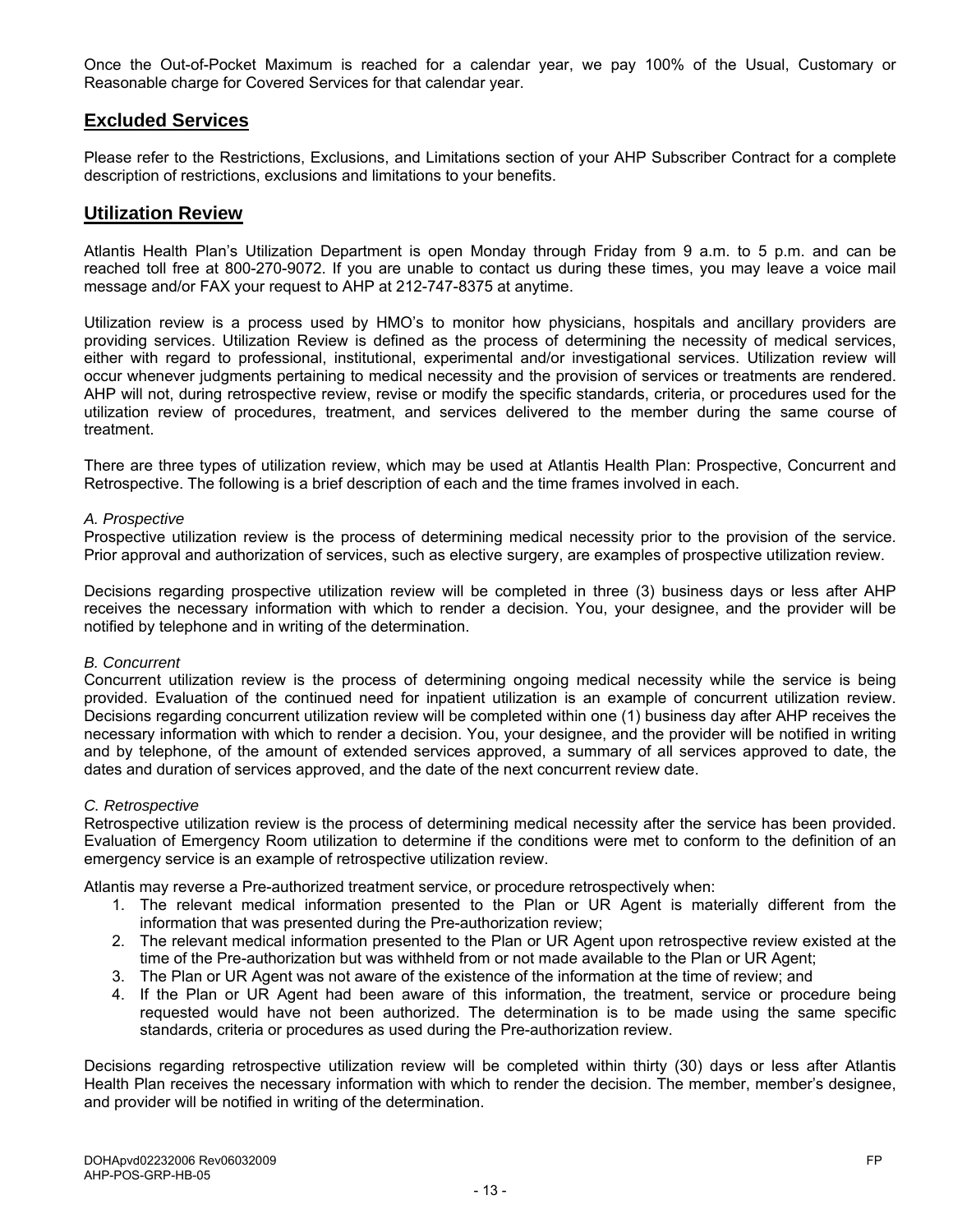Failure by AHP to make a determination within the required time periods set forth in Article 49 of the Public Health Law shall be deemed to be an adverse determination subject to internal appeal.

#### **Clinical Review Criteria**

Atlantis Health Plan utilizes nationally recognized criteria as well as internal practice guidelines and standards for determination of clinical appropriateness. These criteria whether utilized internally or through delegation to an authorized external review agent, are selected, developed, approved, applied, managed and overseen by the plan's Utilization Management/Quality Improvement Committee with the support of administration, the medical directors, and the utilization management department, to ensure clinical consistency and appropriateness of all criteria utilized by AHP. Clinical review criteria and practice guidelines are reviewed annually or as necessary by the UM/QI committee. Along with industry recognized criteria, decisions and determinations are also based upon the clinical reviewer's knowledge and judgment on a case by case basis.

AHP clinical reviewers utilize InterQual criteria sets to assist in the review of inpatient, outpatient procedures, and imaging requests to confirm the appropriateness and medical necessity of the services. Complete criteria sets are maintained at AHP's administrative offices, and are available for reference to authorized entities, providers and subscribers upon request. *To ensure the appropriate release of criteria to members/providers when a review of requested health care services results in a determination to deny services or at any time during the review process, the request should be made to:* 

> Atlantis Health Plan, Health Services Department 45 Broadway, Suite 300 New York, NY 10006.

## **Appeal Procedures**

Adverse determinations will only be made by a clinical peer reviewer of AHP when requested health services or a level of care are denied because they fail to meet the established written utilization review criteria of the plan for medical necessity and appropriateness of the level of care.

A clinical peer reviewer is a physician who possesses a current and valid non-restricted license to practice medicine, or a healthcare professional other than a licensed physician who, where applicable, possesses a current and valid non-restricted license, certification or registration or, where no provision for a license, certificate or registration exists, is credentialed by the national accrediting body appropriate to the profession and is in the same profession/specialty as the healthcare provider who typically manages the medical condition.

Notices of adverse determination are made in writing and include:

- $\sqrt{\phantom{a}}$  The reasons for the determination  $\sqrt{\phantom{a}}$  The clinical rationale, if any,
- $\sqrt{\frac{1}{\sqrt{\frac{1}{\sqrt{\frac{1}{\sqrt{\frac{1}{\sqrt{\frac{1}{\sqrt{\frac{1}{\sqrt{\frac{1}{\sqrt{\frac{1}{\sqrt{\frac{1}{\sqrt{\frac{1}{\sqrt{\frac{1}{\sqrt{\frac{1}{\sqrt{\frac{1}{\sqrt{\frac{1}{\sqrt{\frac{1}{\sqrt{\frac{1}{\sqrt{\frac{1}{\sqrt{\frac{1}{\sqrt{\frac{1}{\sqrt{\frac{1}{\sqrt{\frac{1}{\sqrt{\frac{1}{\sqrt{\sqrt{\frac{1}{\sqrt{\sqrt{\frac{1}{\sqrt{\sqrt \frac{1}{\sqrt{\sqrt \frac{1}{\sqrt \sqrt{\sqrt \frac{1}{\sqrt \sqrt \frac{1}{\sqrt \sqrt \frac{1}{\$
- Instructions on how to initiate an appeal
- $\sqrt{ }$  Notice of availability of the clinical review criteria upon which the determination was based, upon request of the member or the member's designee,
- √ Specification of any additional information which should be provided to, or obtained by the plan in order to render a decision on the appeal. As a member you have the right to designate a representative to file an appeal. Only qualified clinical personnel will review appeals.

You, your designee, or your healthcare provider may request from AHP a reconsideration or appeal of the adverse determination. Various types of appeals and time frames for responses are provided for, depending on the following circumstances under which the adverse determination was made:

- Reconsideration within one (1) business day of receipt of the request;
- Expedited appeal with access to a clinical peer reviewer within one (1) business day and a determination completed in two (2) business days of receipt of necessary information to conduct the appeal.
- Standard appeal with a determination completed within sixty (60) days of receipt of necessary information to conduct the appeal. AHP will issue written notification of the appeal determination within two (2) business days.
- Retrospective review determination is made within thirty (30) days of receipt of necessary information with which to render the decision.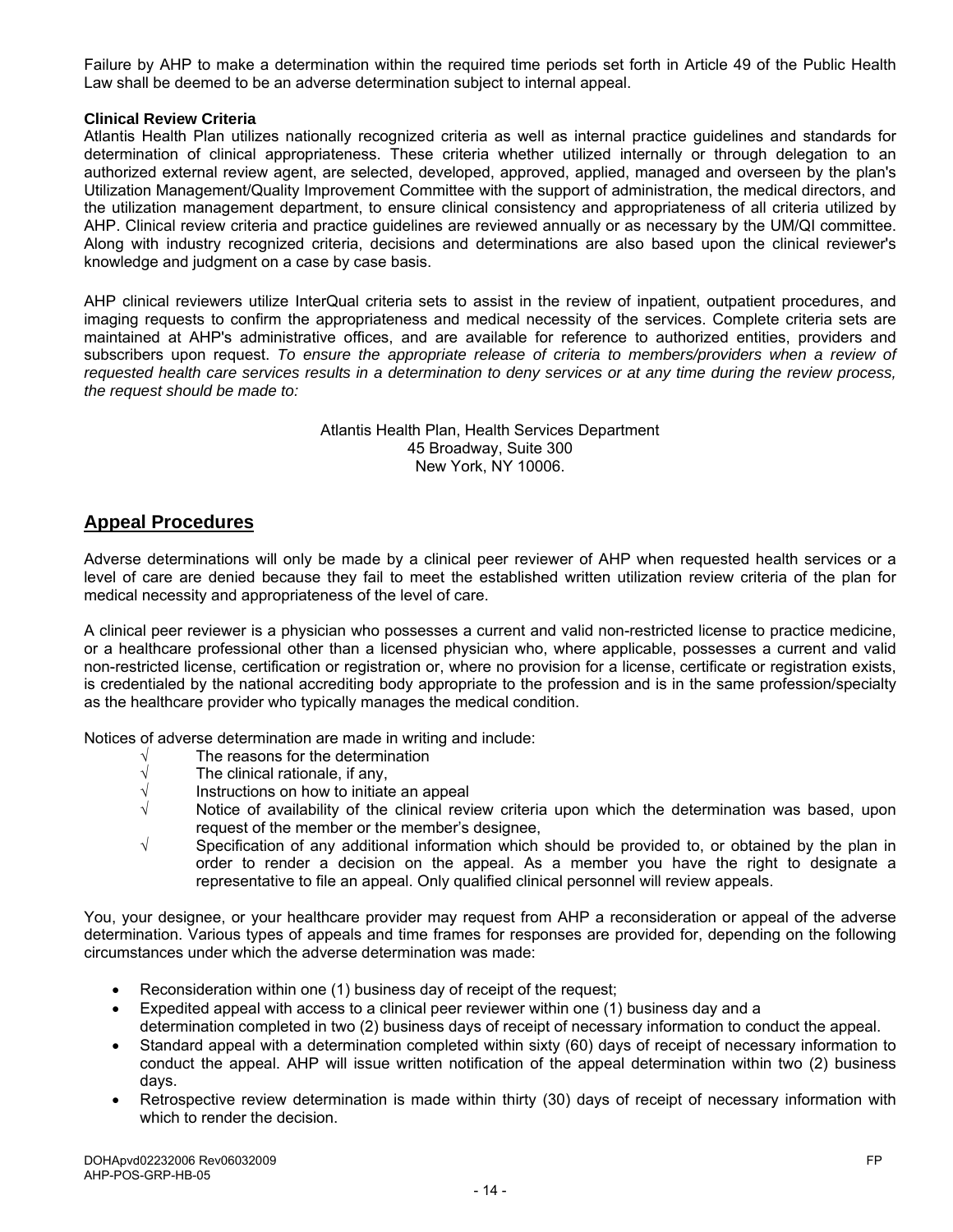Failure by AHP to make an appeal determination within the applicable time periods set forth in Article 49 of the Public Health Law shall be deemed to be a reversal of AHP's initial adverse determination.

#### **Internal Appeal Procedures**

1. Except in cases of adverse determinations made during retrospective review, when an adverse determination is made without attempting to discuss the plan of care with the healthcare provider who specifically recommended the healthcare service, procedure or treatment under review, the provider may request a reconsideration of the adverse determination.

Reconsideration will occur within one (1) business day of receipt of the request, and will be conducted between the member's healthcare provider and the clinical peer reviewer who made the initial determination (or a designated substitute if the original reviewer is not available).

If the adverse determination is upheld after reconsideration, AHP will issue a written notice of adverse determination within one (1) business day after the determination. The member or the member's designee or the member's healthcare provider may then proceed to further appeal the decision using either the expedited appeal or the standard appeal, as defined below.

2. Except in cases of adverse determinations made during retrospective review, an Expedited Appeal is allowed in situations involving:

a. Continued or extended healthcare services, procedures or treatments or additional services for a member undergoing a course of continued treatment prescribed by a healthcare provider;

b. The healthcare provider believes an immediate appeal is warranted. AHP will provide the member's healthcare provider with reasonable access within one (1) business day of receiving notice of the taking of an expedited appeal, to a clinical peer reviewer other than the clinical peer reviewer who rendered the adverse determination.

The clinical peer reviewer will render a determination within two (2) business days of receipt of necessary information to conduct the appeal.

Expedited appeals, which do not result in a resolution satisfactory to the appealing party, may be further appealed through the standard appeal process, as defined below, or a request can be made for an external appeal (refer to page 21–External Appeal Procedure)

3. Except in cases of adverse determinations made during retrospective review, a Standard Appeal process is required in all other situations than those described above.

These appeals may be filed in writing or by telephone. To file a standard appeal of an adverse determination, an appealing party has no less than forty-five (45) days after the member receives a notice of adverse determination and AHP receives all necessary information to conduct the appeal.

AHP will send written acknowledgment of receipt of the appeal to the appealing party within fifteen (15) days of the date of the appeal. AHP will assign a clinical peer reviewer other than the one who rendered the adverse determination, and the appeal determination will be rendered within sixty (60) days of receipt of information necessary to conduct the appeal.

Thereafter, AHP will issue written notification of the appeal determination within two (2) business days to the member, the member's designee and the member's healthcare provider. This notice will include reasons for the determination, with the clinical rationale provided where the adverse determination is upheld on the appeal and notice of the member's right to external appeal and the timeframes for such external appeals.

4. Retrospective review determinations involve services, which have already been delivered to the member. An appeal or reconsideration of adverse determinations of this type will comply with the procedures of the standard appeal except that the appeal determination must be made within thirty (30) days of receipt of information necessary to conduct the appeal. AHP will assign a clinical peer reviewer other than the one who rendered the adverse determination.

- 15 -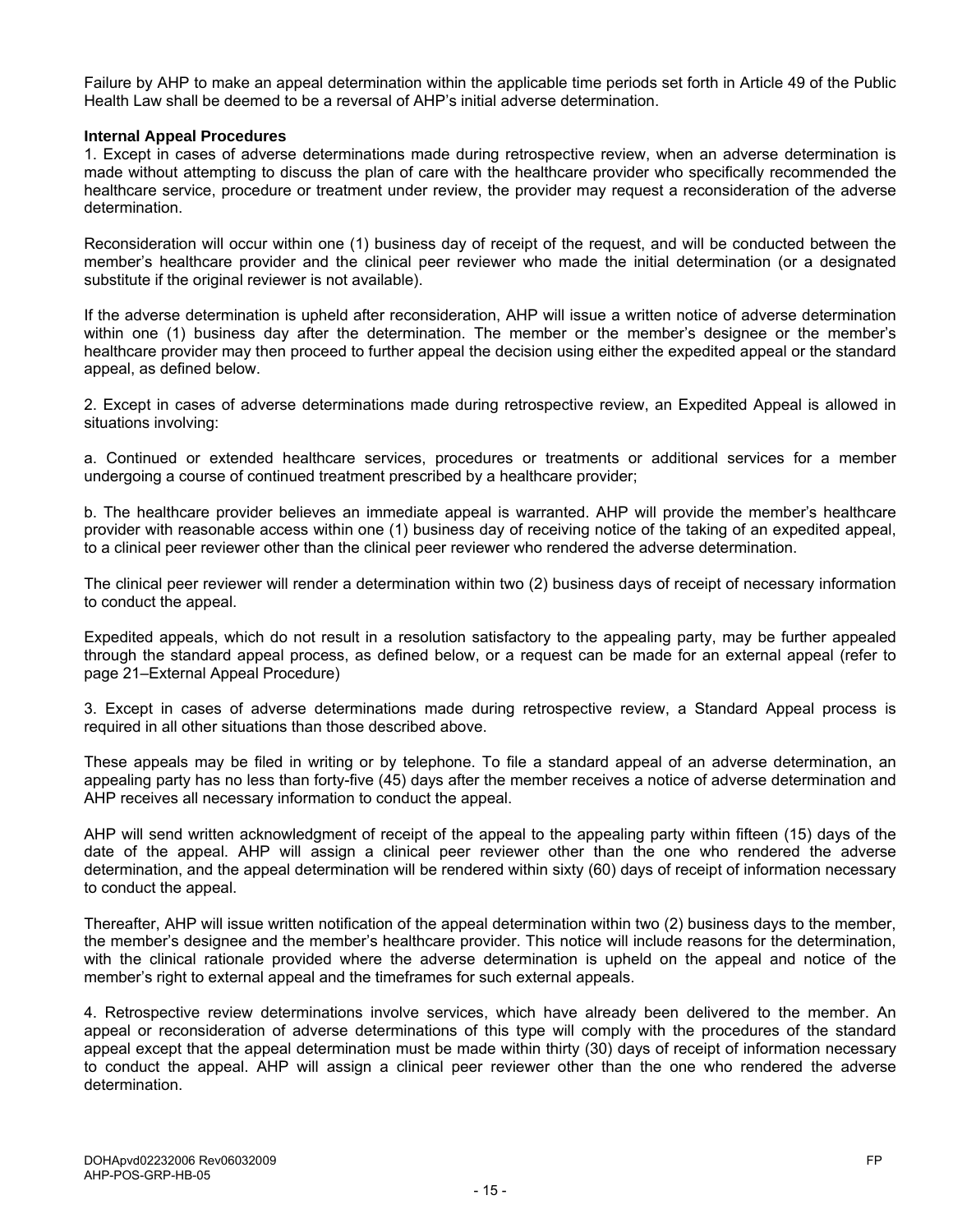#### **External Appeal Procedure**

You may file an application for an external appeal by a state approved external appeal agent if you have received a denial of coverage based on medical necessity or because the service is experimental and/or investigational.

To be eligible for an external appeal, you must have received a final adverse determination (FAD) as a result of AHP's first-level utilization review (UR) appeal process or both you and AHP must jointly agree to waive the UR appeal process. An external appeal application will be attached to the FAD that you receive from the Plan.

The application will provide clear instructions for completion. You must include \$50.00 with the application. Your healthcare provider may not charge you for this fee. This money will be refunded if the external appeal is decided in your favor. You may obtain a waiver of this fee if you meet AHP's criteria for a hardship exemption. To apply for this exemption, please call our Member Services Department at 866-747-8422.

The external appeal application will instruct you to send the completed form to the New York State Department of Insurance. You (and your doctors) must release all pertinent medical information concerning your medical condition and request for services. An independent external appeal agent approved by the State will review your request to determine if the denied service is medically necessary and should be covered by AHP. All external appeals are conducted by clinical peer reviewers certified by the State. The agent's decision is final and binding on both you and AHP.

The application for external appeal must be made within forty-five (45) days of your receipt of the notice of final adverse determination as a result of AHP's first-level appeal process, or within forty-five (45) days of when you and AHP jointly agree to waive the internal appeal process. The Plan does not require you to exhaust the second level of appeal to be eligible for external appeal.

However, regardless of whether you participate in this additional AHP internal appeal process, an application for external appeal must be filed with the New York State Department of Insurance within forty-five (45) days from your receipt of the notice of final adverse determination from AHP's first-level appeal to be eligible.

You will lose your right to an external appeal if you do not file an application for an external appeal within forty-five (45) days from your receipt of the final adverse determination from the first level internal plan appeal.

An external appeal agent must decide a standard appeal within thirty (30) days of receiving your application for external appeal from the state. Five (5) additional business days may be added if the agent needs additional information. If the agent determines that the information submitted to it is materially different from that considered by AHP, AHP will have three (3) additional business days to reconsider or affirm its decision. You and AHP will be notified within two (2) business days of the agent's decision.

You may request an expedited appeal if your doctor can attest that a delay in providing the recommended treatment would pose an imminent or serious threat to your health. The external appeal agent will make a decision within three days for expedited appeals. Every reasonable effort will be made to notify you and AHP of the decision by telephone or fax immediately. This will be followed immediately by a written notice.

In the event an adverse determination is overturned on external appeal, or in the event that AHP reverses a denial, which is the subject of external appeal, AHP shall provide or arrange to provide the healthcare service(s), which is the basis of the external appeal to you.

If you are no longer insured by AHP at the time of an external appeal agent's reversal of AHP's utilization review denial, AHP will not be required to provide any healthcare services to you. You, your designee or your healthcare provider, may request an external appeal of a retrospective adverse determination if the services in question were denied based on medical necessity and/or were considered experimental and/or investigational.

#### **Contact Information for External Appeals:**

- The New York State Department of Insurance at 800-400-8882, or its website (www.ins.state.ny.us)
- The New York State Department of Health **website only** (www.health.state.ny.us) or
- Our Member Services Department at 866-747-8422.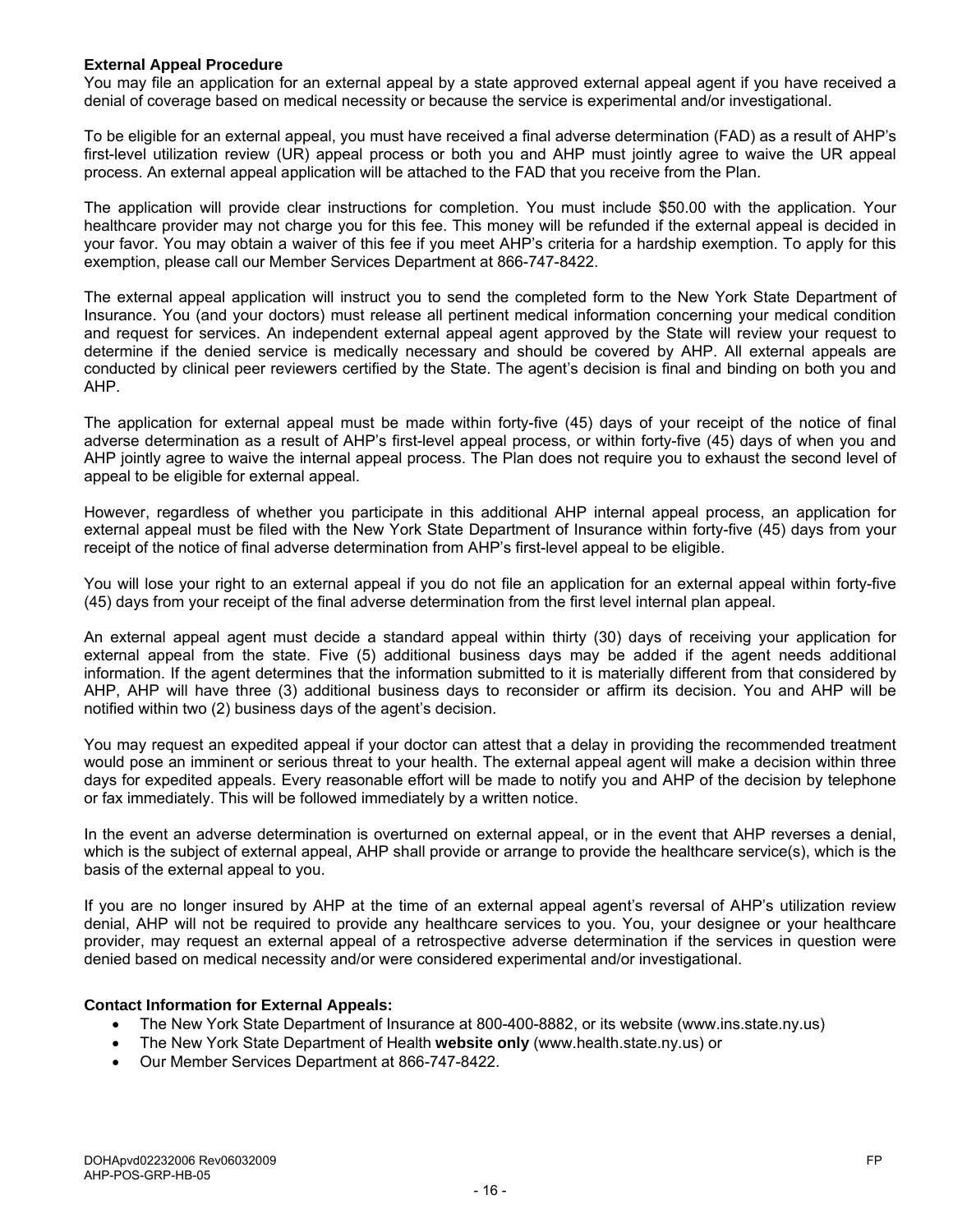# **The Grievance Process**

AHP attempts to solve your problems or complaints through the Member Services Department in an efficient manner. You may file a complaint or grievance regarding services provided by Atlantis Health Plan (AHP) or a contracted practitioner and/or facility, denial of access to a referral, a requested benefit that is not covered pursuant to the contract provisions, or concerning the professional and/or business conduct of AHP, employees, contracted practitioners and/or their employees or personnel. A member may also submit a verbal or written request to review an adverse determination concerning an administrative decision not related to medical necessity, for example, the processing and payment of a claim, balance billing etc.

AHP has established the following grievance policy and procedure for use by its members.

1. For purposes of clarity, the term *grievance* or *complaint* may be used interchangeably.

2. Qualified clinical personnel will make determination of all complaints involving clinical decisions.

3. AHP will allow only qualified personnel to make determinations with regard to the provision of your benefits. Any denial will be accompanied by an explanation and a basis behind the decision and further appeal rights.

4. AHP will not retaliate or take any discriminatory action against the member because they filed a complaint or appeal.

5. The member has the right to designate a representative to file complaints and appeals on his behalf. Any member who wants to access the grievance process, but is unable to put his/her grievance into writing due to a disability and/or lack of literacy may contact the AHP Member Service department. The Member Service Representative will then document the member's grievance. In the event, a non-English speaking member files a grievance, AHP will arrange to have an interpreter available.

6. The member has a right to file a complaint verbally when the dispute is about referrals or covered benefits. To file a complaint verbally, please call AHP Member Services Department at **866-747-8422.** To send a written grievance or a complaint, please address your letter to:

> Atlantis Health Plan, Grievance Dept. 45 Broadway, Suite 300 New York, NY, 10006

Members may contact the State Insurance or Health Department at any time during the complaint process. Listed below are the toll-free telephone numbers for each Agency.

> New York State Department of Health 800-206-8125 90 Church Street New York, New York 10007

New York State Department of Insurance, Consumer Services Unit 800-342-3736 25 Beaver Street New York, NY 10004

7. Each complaint will be promptly investigated and AHP will provide a member with a response to a complaint or grievance within thirty (30) days of receipt of all necessary information in the case of requests for referrals and/or for dispute involving member Contract benefits and forty-five (45) days for all other disputes. AHP will give a response within forty-eight (48) hours after receipt of all necessary information when a delay would significantly increase the risk to the member's health. The notification will be made within three (3) business days after a decision is rendered. The notice of determination shall include (i) detailed reasons for the determination; (ii) in cases where the determination has a clinical basis, the clinical rationale for the determination without releasing protected peer review information or a written statement that insufficient information was presented or available to reach a determination; and a procedure for filing an appeal of the determination.

Members who are dissatisfied with the Plan's handling of a complaint or who receive a claim denial from AHP may file a Grievance. To make this process more accessible to non-English speaking members, AHP can arrange to have an interpreter available who speaks your language. You also have the right to file a complaint orally when your dispute is about referrals or covered benefits.

The following timeframes apply to the Grievance Appeal Procedure: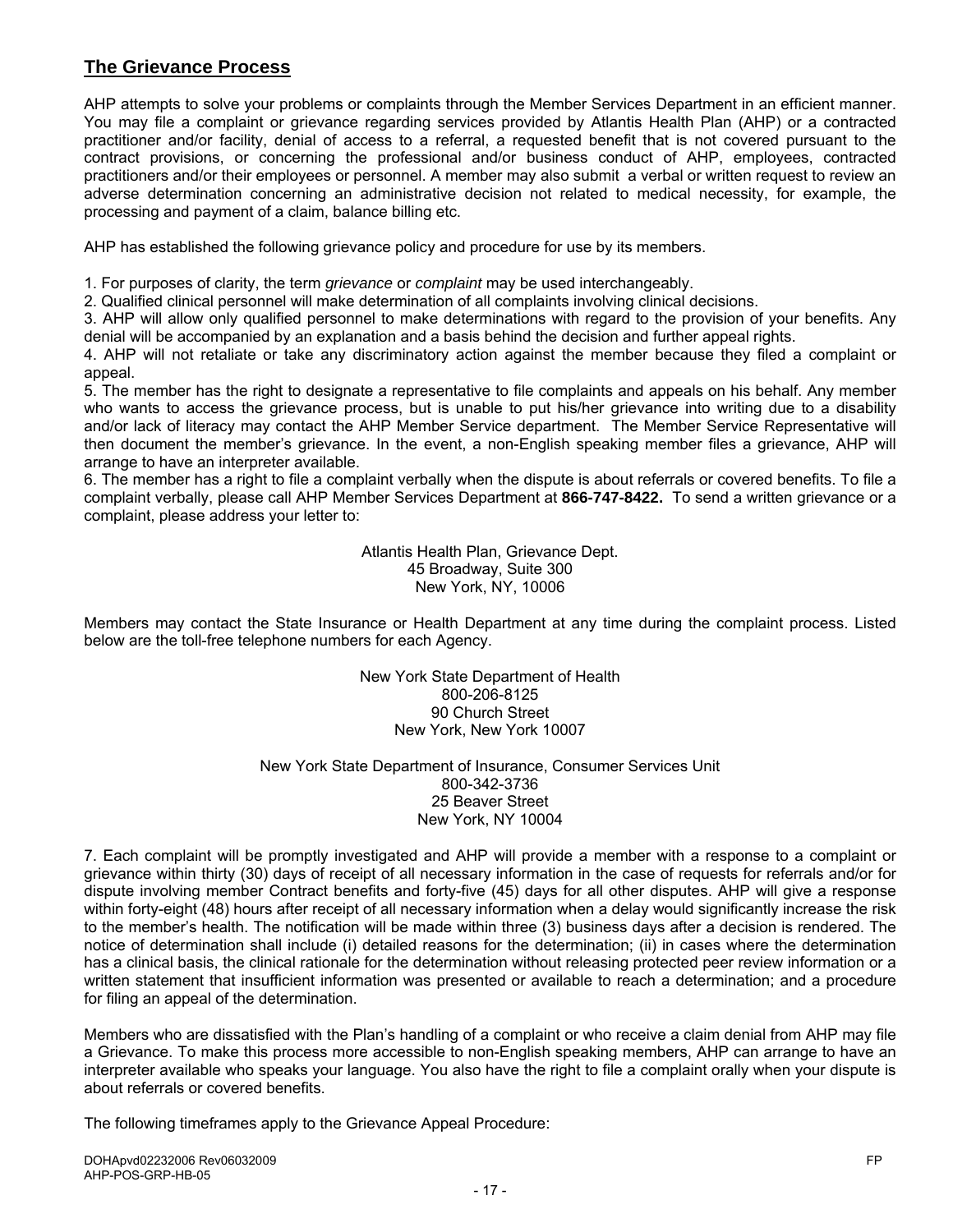1. The Member or designee has at least 60 business days after receipt of the notice of the complaint determination to file a grievance appeal.

2. Grievance appeals should be submitted in writing, on a form provided by AHP.

3. Personnel qualified to review the complaint, including licensed, certified or registered healthcare professionals who did not make the initial determination will decide grievance appeals related to clinical matters.

4. Qualified personnel at a higher level than the personnel who made the original complaint determination will make grievance appeal determinations relating to non-clinical matters.

5. Appeals will be decided and notification provided to the Member no more than:

- 2 business days after the receipt of all necessary information when a delay would significantly increase the risk to a Member's health.
- Thirty (30) business days after the receipt of all necessary information in all other instances, including requests for referrals.

6. The written notice of an appeal determination will include the following:

- Detailed reasons for the determination;
- The clinical rationale if applicable, without releasing protected peer review information;
- Atlantis Health Plan does not provide any other level of appeals after this level has been exhausted.

**For all grievances and grievance appeals AHP shall provide written acknowledgment within 15 business days of receipt. The letter will include the name, address and telephone number of the individual designated to respond to the grievance/grievance appeal. AHP will indicate what additional information, if any must be provided for AHP to render a decision.** 

## **Member Rights & Responsibilities**

#### **As an Atlantis Health Plan Member, you have the following RIGHTS AND RESPONSIBILITIES:**

1. To obtain complete, current information concerning a diagnosis, treatment and prognosis from a physician or other provider in terms that you can be reasonably expected to understand. When it is not advisable to give such information to the Member, the information will be made available to an appropriate person on the Member's behalf;

2. To receive information from a physician or other provider necessary to give informed consent prior to the start of any procedure or treatment; and to refuse treatment to the extent permitted by law and to be informed of the medical consequences of that action.

3. To participate in decisions relating to your healthcare. Working with your doctor, you can decide whether to accept or reject proposed medical treatments. That right extends to situations where, because of your medical condition, you are unable to communicate with your doctor or the hospital. This is done by the creation of an Advance Directive.

#### **As a Member or Prospective Member, you also have the RIGHT to request AHP to provide:**

1. A list of the names, business addresses and official positions of the board of directors, controlling persons, owners or partners of the health maintenance organization

2. A copy of the most recent annual AHP certified financial statement, including a balance sheet and summary of receipts and disbursements prepared by a certified public accountant;

3. A copy of the most recent individual, Direct Pay Subscriber Contracts;

4. Information relating to consumer complaints compiled pursuant to section two hundred of the insurance law;

5. AHP procedures for protecting the confidentiality of medical records and other Member information;

6. To inspect drug formularies, if used by AHP, and obtain information on whether individual drugs are included or excluded from coverage;

7. A written description of the quality assurance procedures used by AHP;

8. A description of the procedures followed by AHP in making decisions about the experimental or investigational nature of individual drugs, medical devices or treatments in clinical trials;

9. A list of individual health practitioner affiliations with Participating Hospitals, if any;

10. Specific written clinical review criteria relating to a particular condition or disease and, where appropriate, other clinical information which AHP might consider in our utilization review, along with how it will be used in the utilization review process, provided, however, that the information is only used by you in evaluating the Covered Services provided by AHP;

11. A copy of the application procedures and minimum qualification requirements for healthcare providers to be considered by AHP; and

12. Other information as required by the New York State Insurance Commissioner provided that such requirements are promulgated pursuant to the state administrative procedure act.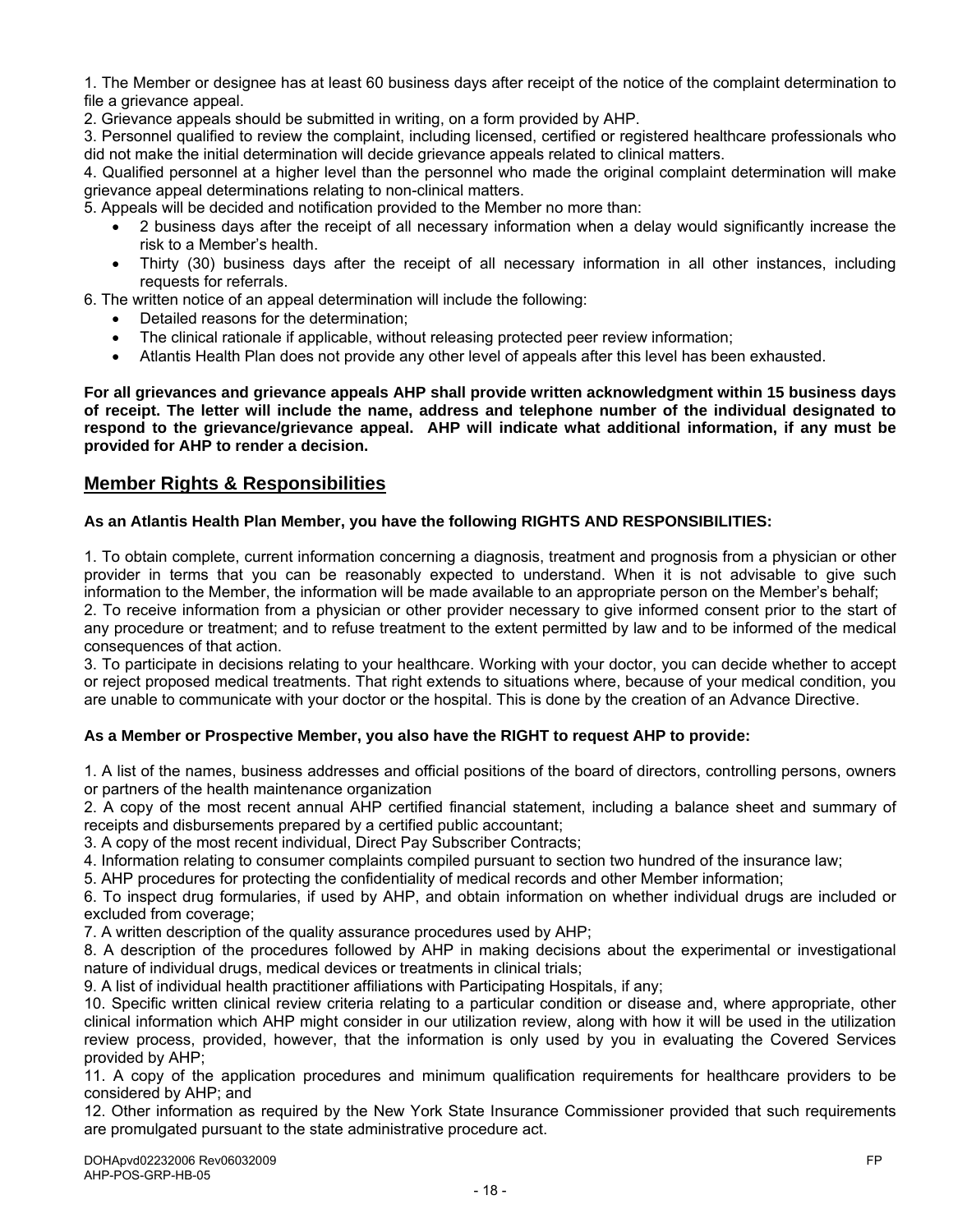# **Member Services Department**

AHP's Member Services Representatives are available to answer any questions you may have about the Plan. Please call us to request an additional identification card, change primary care physicians, report an emergency or request clarification on a particular benefit. Call AHP's Member Services Department: at **866-747-8422** or you may FAX us at **212-747-0843.** If you prefer to contact us in writing, please send all correspondence to:

> Atlantis Health Plan Member Services 45 Broadway, Suite 300 New York, New York 10006

#### **Membership Issues**

There are two types of membership with Atlantis:

1. You are an employee or member of a Group who remits premium payments to Atlantis on your behalf;

2. You apply directly to Atlantis and make direct premium payments for your health insurance coverage. This Contractual arrangement is referred to as Individual Membership Contract or Direct Payment coverage.

Your Subscriber Contract provides details on eligibility and enrollment in the Plan. Please carefully review the terms and conditions of coverage. As a reminder, the following membership regulations apply:

#### **Member Eligibility**

To be eligible to enroll as a Group Member, you must be an employee or member of an organization having a Remittance Agreement with Atlantis Health Plan, meet the eligibility requirements of the Group, and reside, live or work in the Plan's service area.

To be eligible to enroll as an Individual Membership Subscriber, you must meet the eligibility requirements under the Individual Contract, or meet the Individual Conversion Privileges guidelines, and live in the Plan's service area.

#### **Enrollment**

- Effective enrollment of the Subscriber and any dependents listed on the application form is subject to AHP acceptance of the Subscriber and his or her dependents.
- All dependent children must be unmarried and within the age limits stated in the Subscriber.
- Contract or any attached Rider.
- Dependent children with developmental disabilities, or a physical handicap over the age of nineteen (19), who cannot support themselves due to their condition, may qualify for continued membership as a dependent. However, the condition must have been documented by a Participating AHP Primary Care Provider, and must have existed before the dependent reached the age of nineteen (19).

#### **Enrollment Changes**

It is important to notify AHP whenever there is a change in your family status. AHP automatically covers newborn or newly adopted children for the first thirty-one (31) days of their lives. However, in order for the dependent's claims to be covered during this period, you are required to complete an AHP "change in dependent status" form, pay any additional premium or contribution and submit it to AHP within the thirty-one days.

Should you get married and wish to change from single to family status, or convert a family Member who is no longer eligible as a dependent to his/her own coverage, please notify us.

Group members should submit notification of changes to your employer or remitting agent. If the form is not submitted in a timely fashion, you may have to wait until the next open enrollment period to add a child or spouse to the Plan or make other changes to your family status. Please refer to your Subscriber Contract for more details.

#### **Benefit Coverage**

Timely payment of premiums is required in order to continue healthcare coverage and benefits. The Plan may terminate coverage and benefits based on non-payment of premiums as defined in the Subscriber Contract and or Group Remittance Agreement.